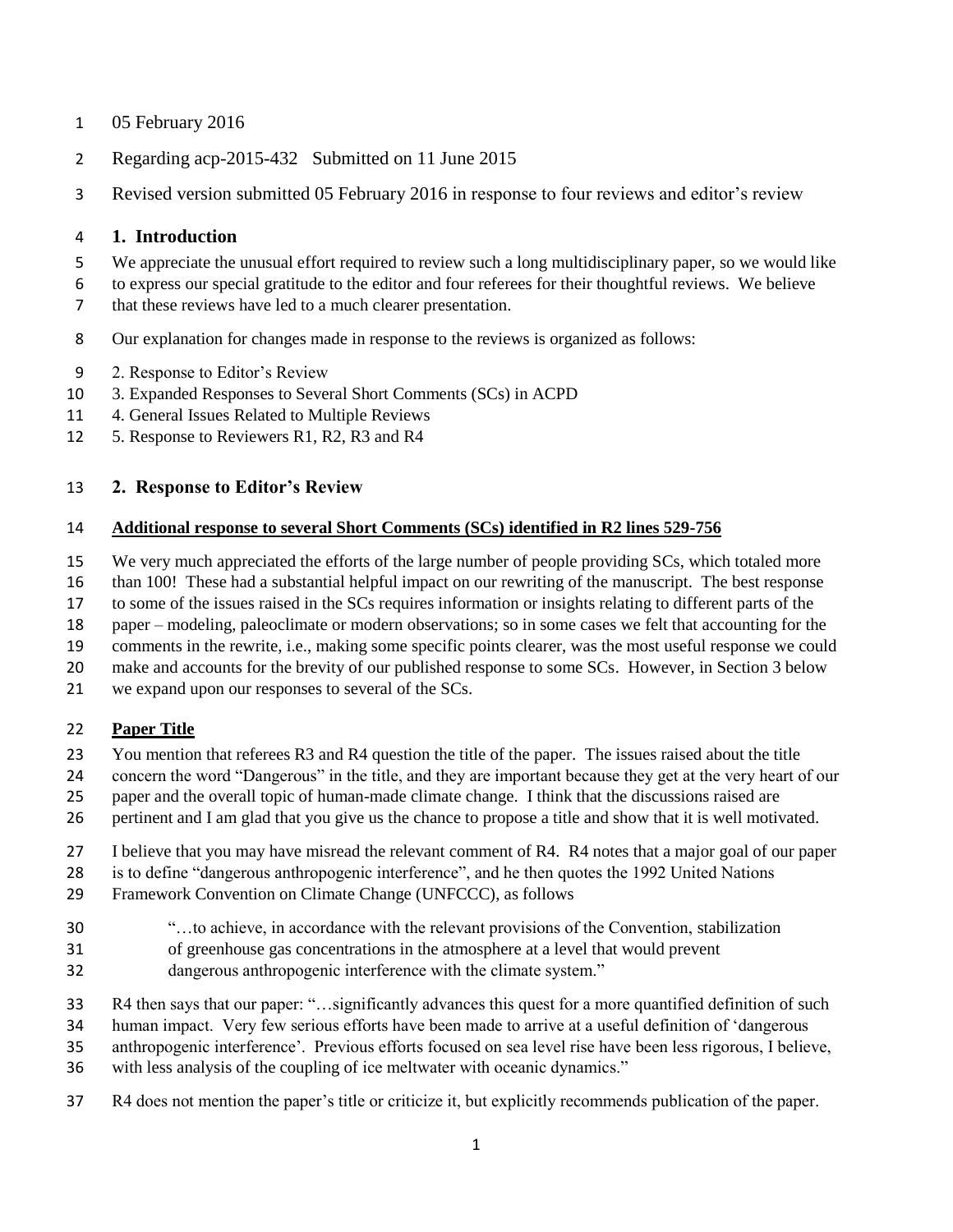R3, on the other hand, does criticize the title and does so by referring to the UNFCCC, but his reference is

not correct. The word "dangerous" appears once and only once in the UNFCCC, namely in the most

- fundamental phrase of the Convention, which is given in the inset phrase above. R3 says that "…in the
- climate change debate, the term 'dangerous' has been given a rather precise definition in Art 2 of the
- UNFCCC, namely a change that doesn't allow ecosystems to adapt, that threatens the food production
- and that prevents economic development in a sustainable manner". This is a rephrasing of Article 2 that
- seems to slightly change its meaning. Let us look at Article 2 in its entirety:
- The ultimate objective of this Convention and any related legal instruments that the Conference of the Parties may adopt is to achieve, in accordance with the relevant provisions of the Convention, stabilization of greenhouse gas concentrations in the atmosphere at a level that would prevent dangerous anthropogenic interference with the climate system. Such a level should be achieved within a time frame sufficient to allow ecosystems to adapt naturally to climate change, to ensure that food production is not threatened and to enable economic development to proceed in a sustainable manner.
- 

 Article 2 thus uses the word "dangerous" with regard to the level of greenhouse gases in the atmosphere. The ecosystems/food/economics sentence refers to timeframe in which that level should be obtained. The

word "dangerous" is not further defined, perhaps because it is assumed to be well understood.

 R2 suggested "potentially dangerous" (probably you meant to refer to R2, rather than R4), but that is too weak. That conclusion already could have been reached without any of the research in our paper.

There is an important issue at play here: overall, it seems to me that the relevant scientific community has

- been exercising self-censorship in its warning to the public about the danger of human-made climate
- change. It would be difficult to overstate the threat of increasing human-made climate change, which we
- suggest threatens to bring about some of the greatest injustices in the history of the planet: of current adult
- generations to young people and future generations, and of people of the industrialized North to people of
- the South, as climate change is due mainly to emissions from nations at middle and high latitudes.
- My preference would be to just remove the word "highly" from the title, i.e., replace "highly dangerous"
- with "dangerous", thus making the title slightly shorter and less "journalistic', which was a concern of at
- least one referee. However, I understand that some scientists consider that title to be too definitive, so in
- hopes of avoiding delay in publication we have chosen "Ice Melt, Sea Level Rise and Superstorms:
- Evidence from Paleoclimate Data, Climate Modeling, and Modern Observations Implies that 2°C Global
- Warming Above the Preindustrial Level Would Be Dangerous", which has been suggested as a possible
- compromise. I hope that you agree that our proposed alternative phrasing for the title is well motivated.

# **Reflection on Uncertainties & How to Corroborate/Falsify the Paper's Thesis**

- We concur about the need to properly caveat our conclusions; we especially like your connection of that
- issue with the need to discuss the follow-up work needed to corroborate/falsify the paper's hypothesis.
- We also want to stress the need for finding the right balance in caveats, because there is a danger
- involving the issue of self-censorship. It is easy to lard a manuscript with caveats, and that might make it
- easier to get a paper through scientific review; a scientist seems authoritative if he lists many caveats.
- However, we must also bear in mind the need to communicate when we conclude that we can make some
- conclusions with a reasonable degree of confidence. Here is a specific example:
- *Orbital parameters.* Some reviewers suggest that we emphasize that the Eemian may not be a good 79 example for  $21<sup>st</sup>$  century climate, because Earth orbital parameters differed in the two periods, thus the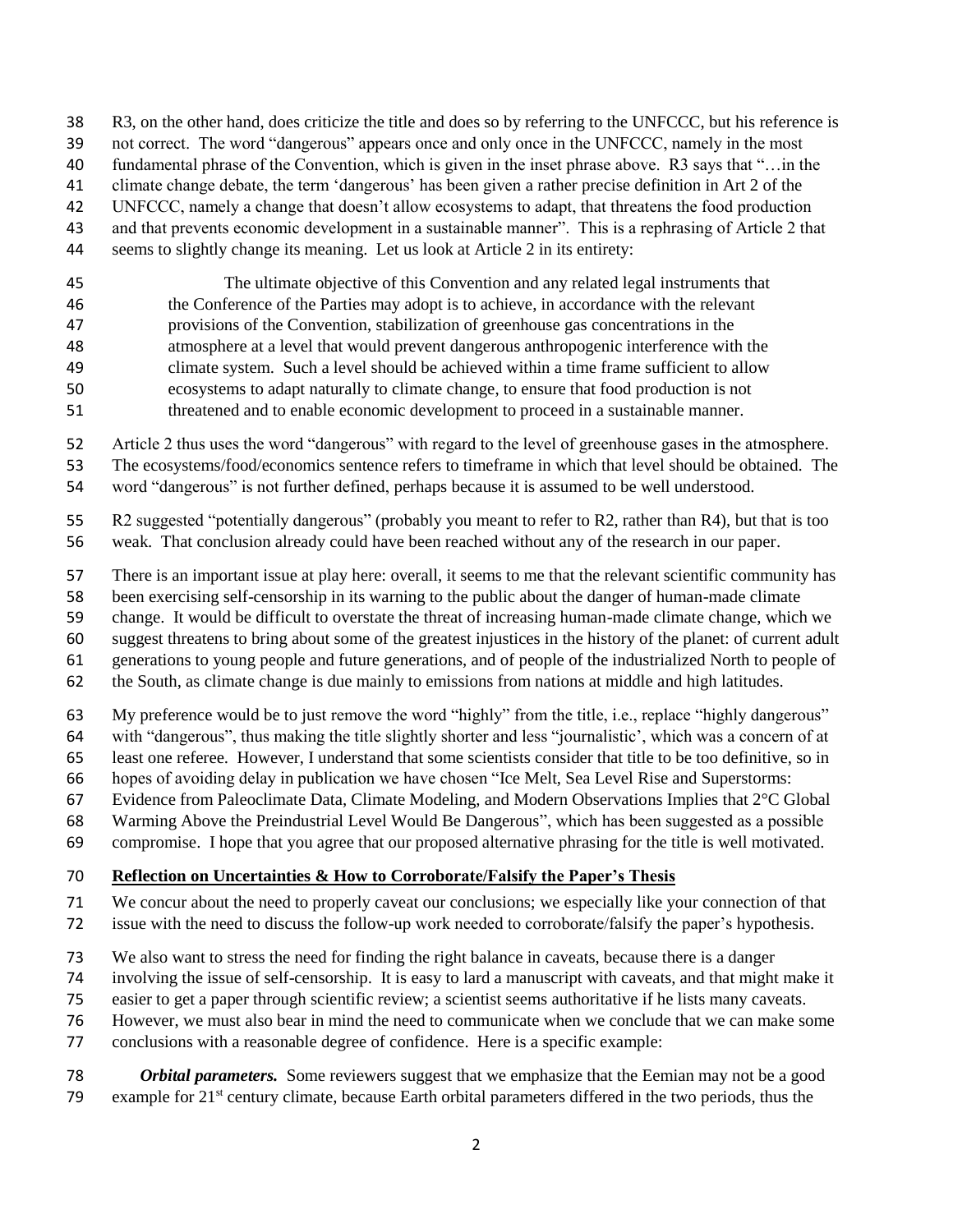- geographical and seasonal distribution of insolation were not identical. We are aware of that and provide
- what we think is an appropriate caveat. However, if we keep repeating the caveat it becomes pedantic
- and even harmful, because it leaves the impression that we think that caveat has special relevance to our
- interpretation, thus confusing the reader and making it harder to understand the relevant physics.

 Based on observational data we showed that during the End-Eemian period the tropical Atlantic was warmer than during the Holocene, but humans are now causing warming bringing tropical temperatures

- close to Eemian levels. We also showed evidence that strong cooling occurred in the North Atlantic at
- the end of the Eemian, associated with shutdown or substantial slowdown of the Atlantic Meridional
- Overturning Circulation (AMOC). The resulting horizontal ocean surface and atmospheric temperature
- gradients are the important conditions affecting North Atlantic storms, not the local effect of changes of
- orbital parameters. This warm tropics/cool subpolar Atlantic is very similar to the situation we will get in
- the Atlantic this century if increased Greenland meltwater allows shutdown or major slowdown of the
- AMOC, a process that we argue is already beginning. It would not be helpful to focus on additional more
- extensive and largely irrelevant caveats about orbital parameters being different during the Eemian.
- We do not say that orbital parameters are unimportant. On the contrary, we show why Eemian orbital
- parameters imply that the ice melt causing late Eemian sea level rise was from Antarctica, not the
- Northern Hemisphere. The Northern Hemisphere was into the phase with hemispheric ice beginning to
- increase, while conditions in the Southern Ocean and Antarctica were optimum for ice loss. We also
- show that these conclusions are consistent with other data, including ocean core data and Greenland ice
- core data, which show that the size of the Greenland ice sheet changed little in the late Eemian.
- The Editor, in linking the issue of uncertainties with the topic of how to corroborate or falsify the paper's hypothesis, seems to conclude that one important way to address uncertainties is to discuss what work is needed (observational and modeling) to resolve the uncertainties. We agree. Here is an example:
- *SMOC & AMOC shutdowns.* Other than the threat of large sea level rise, the most startling conclusion of our paper is that the SMOC and AMOC are on the verge of shutdown, and slowdowns are already underway. The SMOC (Southern Ocean Meridional Overturning Circulation) slowdown and then shutdown is the source of the amplifying ice melt feedback, which we have emphasized, but there are other major consequences of altering the two great ocean circulation systems. AMOC shutdown was hypothesized by Broecker a quarter century ago, but he was criticized by climate modelers, who generally could find only moderate slowdown rather and that was very far off in the future. We get a different answer: slowdown of SMOC and AMOC is already occurring with observed melt rates and shutdowns occur by mid-century with current ice melt growth rates. Further, we present evidence that many ocean models, ours included, are too insensitive to freshwater forcing, so shutdown is likely to occur earlier than in our present model runs. This is a very different picture than the picture one obtains from CMIP climate simulations and the IPCC reports that rely on the CMIP simulations. There are two main reasons that we get a different conclusion: (1) we include effects of ice melt in our simulations, with a hypothesis that ice melt will continue to grow (backed up by empirical data for the present and by paleo data from Earth's climate history, and supported by our finding of amplifying feedbacks in our modeling), (2) we argue that some ocean models, ours included, are too diffusive and thus less sensitive to freshwater forcing than the real world, and we note observations suggesting that changes of the nature predicted are already starting.
- We agree that we should do a better job of defining the work (modeling and observations) that needs to be done to corroborate or falsify our hypothesis and conclusions, as discussed two paragraphs below.
-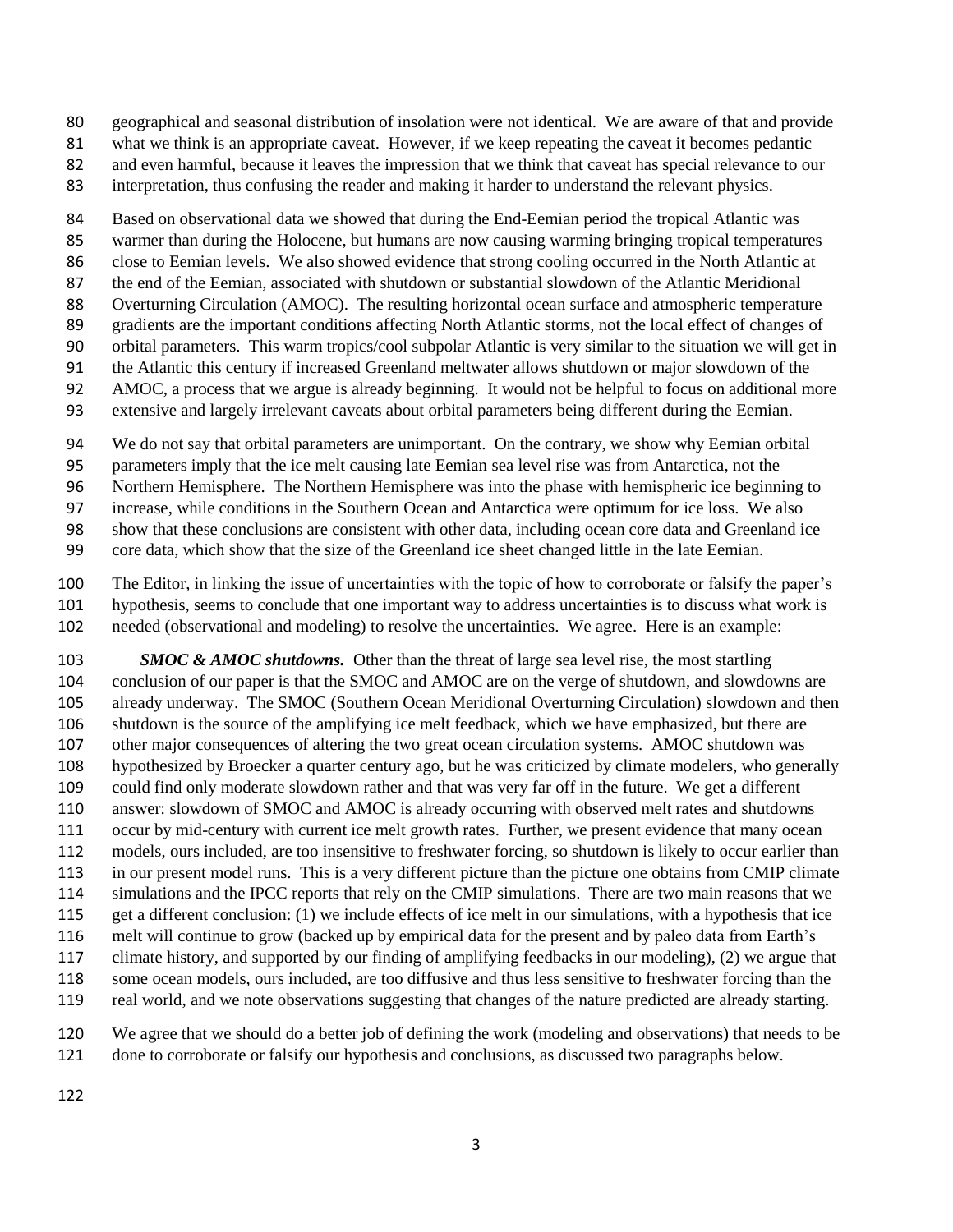#### **Policy Discussion**

- We accept the instruction to minimize policy discussion. Therefore, after we present our conclusions
- about expected sea level changes, storms, fundamental changes in ocean circulation, and likelihood that,
- if fossil fuel emissions continue to increase, we will soon be handing young people a climate system that
- is out of their control, we end with just two sentences about policy: "We conclude that the message our
- climate science delivers to society, policymakers and the public alike is this: we have a global emergency.
- 129 Fossil fuel  $CO_2$  emissions should be reduced as rapidly as practical." To say less would seem to be
- science self-censorship.

#### **Expansion of "identifying critical modeling and observations to corroborate work"**

As noted above, we agree that it is important to identify ways that answers can be found to some of the

issues that we raise sooner than by waiting until the real world makes the answers clear. So we have

- taken the suggestion, of referees as well as the editor, to discuss what might be done (in modeling and
- observations) to gain more confidence, without simply waiting to see whether the climate changes
- materialize (Sec. 6.7 Modeling Priorities, Sec. 6.8 Measurement Priorities).

#### **Anthropocene**

- Our comments about the early Anthropocene (which do not take much space, and present a conclusion
- that differs from those of Ruddiman or his detractors) seem to be warranted because they follow naturally
- 140 after the CO<sub>2</sub> control knob and paleoclimate discussion, and lead into the current global climate situation
- in which the human forcing has become very dominant.

### **Boulders**

We agree with the Editor's implication that too much space for the "boulders" may detract from more

- important parts of the paper. We moved part of that section to the Supplement (discussion of sea level 145 history, evidence of late Eemian sea level rise to  $+6-9$  m), because, unlike when we started working on
- 146 the paper, agreement is more widespread that sea level did reach that high level in the Eemian.
- However, others have suggested that we might be better off by dropping the "boulder" part of the paper.
- It is surprising to many people that waves could throw a 1000-ton boulder onto a ridge more than 15 m
- above current sea level. Given that the boulder story is somewhat tangential to the main conclusions of
- our paper, would it be better to omit that part of the story, or say that we are not sure whether the boulders
- were thrown by a storm or by a tsunami, while emphasizing the other evidence for strong end-Eemian
- storm? No, in part for a special reason explained below, we think it is better to note that the simpler
- interpretation is that all the features boulders, chevron ridges, runup deposits are more concisely and
- logically explained as storm-produced., while also noting that it is possible that the combination of two
- phenomena (storms and an independent tsunami for the boulders) would also be consistent with the
- observed facts, even though this dual explanation is more tortuous and even though there is no evidence
- elsewhere in the Bahamas or on the U.S. East Coast supporting the occurrence of an end-Eemian tsunami.
- The special reason is that the boulder story draws attention to an important characteristic of our analysis:
- we use models for large scale phenomena for which the ability of global models is relatively well-proven
- (even though we will argue that many ocean models are too diffusive, so meltwater effects may be even
- stronger and more immediate than we model). We do not use ice sheet models, hydrodynamic models for
- boulder throwing, or global models to simulate tropical storms. Global general circulation models, based
- on conservation of energy, mass, and momentum and other fundamental equations such as the ideal gas
- law, have been developed over more than half a century and shown to do a good job of simulating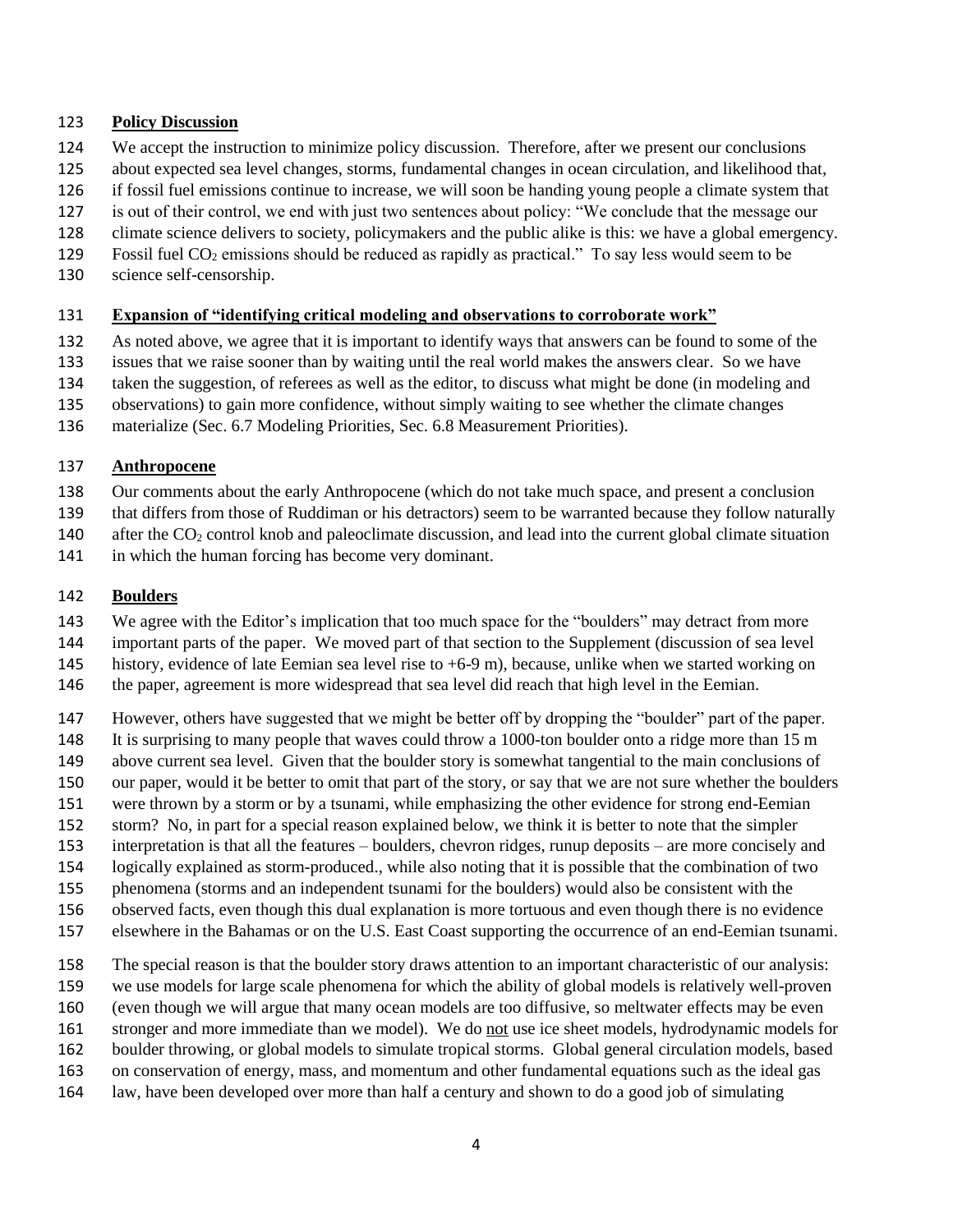atmosphere and ocean circulation. In contrast, the models for other phenomena mentioned above are still at an early stage of development and in some ways still fundamentally inadequate.

- The inadequacy of ice sheet models was shown by Pollard et al. (2015) when they found that simulated
- 168 sea level rise in response to a  $2^{\circ}$ C ocean temperature rise changed from 2 m to 17 m if they added into
- their model parameterizations of hydrofracturing and ice cliff failure, processes that are known to occur
- but which are very difficult to model well. The Pollard et al. study also shows how two feedbacks that
- individually are moderate can feed off each other to produce a large effect: in addition to increasing the
- sea level rise, the two amplifying feedbacks combine to reduce the time scale for large change from
- several centuries to several decades. Furthermore, the amplifying feedbacks that we identify in our paper
- will combine with those in the ice sheet model to reduce the response time further, helping account for
- how sea level could change rapidly in the paleoclimate record despite the weakness of paleo forcings.
- The inadequacy of hydrodynamic modeling of boulder movement is shown by observations of large
- storm-tossed boulders. North Atlantic storms threw boulders as large as 80 tons to a height 11 m AHWM
- (above high water mark) on Ireland's Aran Islands, this specific storm on 5 January 1991 being driven by
- a low pressure system that recorded a minimum 946 mb (equivalent to a category 3 hurricane). Winds
- gusted to 80 knots and the closest weather station to the Aran Islands recorded gale force winds for 23
- hours and sustained winds of 40 knots for five hours [Cox et al., Boulder ridges on the Aran Islands
- (Ireland): Recent movements caused by storm waves, not tsunamis, J. Geology, 20, 249-272, 2012]. The
- storm waves built onto swell that was developed by strong winds during the prior two weeks.
- Cox et al. (2012) note that existing hydrodynamic modeling equations would not lift the boulders, and
- they cite two reasons to disregard the equations. First, wave height measurements reveal that waves twice
- the SWH (significant wave height) of models frequently occur. Second, existing wave equations do not
- include effects of reflection from cliff and shoreline, and attendant wave amplification. Cox et al. note
- that wave heights at shoreline cliffs can be much greater than the equilibrium height of approaching deep-
- water waves. The waves steepen as they shoal, impact the coast, reflect back, meet advancing wave
- crests causing a mixture of constructive and destructive interference, with intermittent production of very
- large individual waves capable of quarrying and transporting large blocks and boulders.
- These considerations also help explain why megaboulders (~1000 tons) on Eleuthera are only found just
- south of Glass Window Bridge at the apex of an embayment that funnels waves before they encounter a
- steep shoreline cliff (Figs. 1-3 of Hearty, P.J., Quatern. Sci. Rev., 17, 333-355, 1998; also Hearty, P.J.,
- Quatern. Res. 48, 326-338, 1997). The special effect of that apex is shown in a photo (Fig. 1) taken on
- Halloween 1991. Despite relatively calm conditions on Eleuthera, as indicated by the waters in the photo,
- just southwest from the narrow Eleuthera island, the northeast side of the island was being battered by
- large waves generated in the North Atlantic by the 1991 "Perfect Storm". The Perfect Storm originated as
- an extratropical low east of Nova Scotia that tracked first toward the southeast and then west, sweeping
- up remnants of Hurricane Grace, which deepened the low. The storm at peak intensity had sustained
- winds of 75 mph (120 km/h), a category 1 hurricane, making landfall on Nova Scotia on 2 November.
- The shoreline cliffs just south of the Glass Window Bridge, facing slightly east of due north (Fig. 3 in  $1<sup>st</sup>$
- Hearty paper above), were battered by the deep long-period waves generated by the North Atlantic storm.
- An unsuspecting bread truck driver, seduced by the relative calm and fair weather (Fig. 1), was swept off
- the road by one of the bursts (Fig. 1) as the water swept across the road. The truck was thrown/washed
- well into the shallow waters on the Caribbean-facing side of the island the driver escaped in these
- relatively calm waters to the southwest, but his now rusted-out truck frame remains there today.
-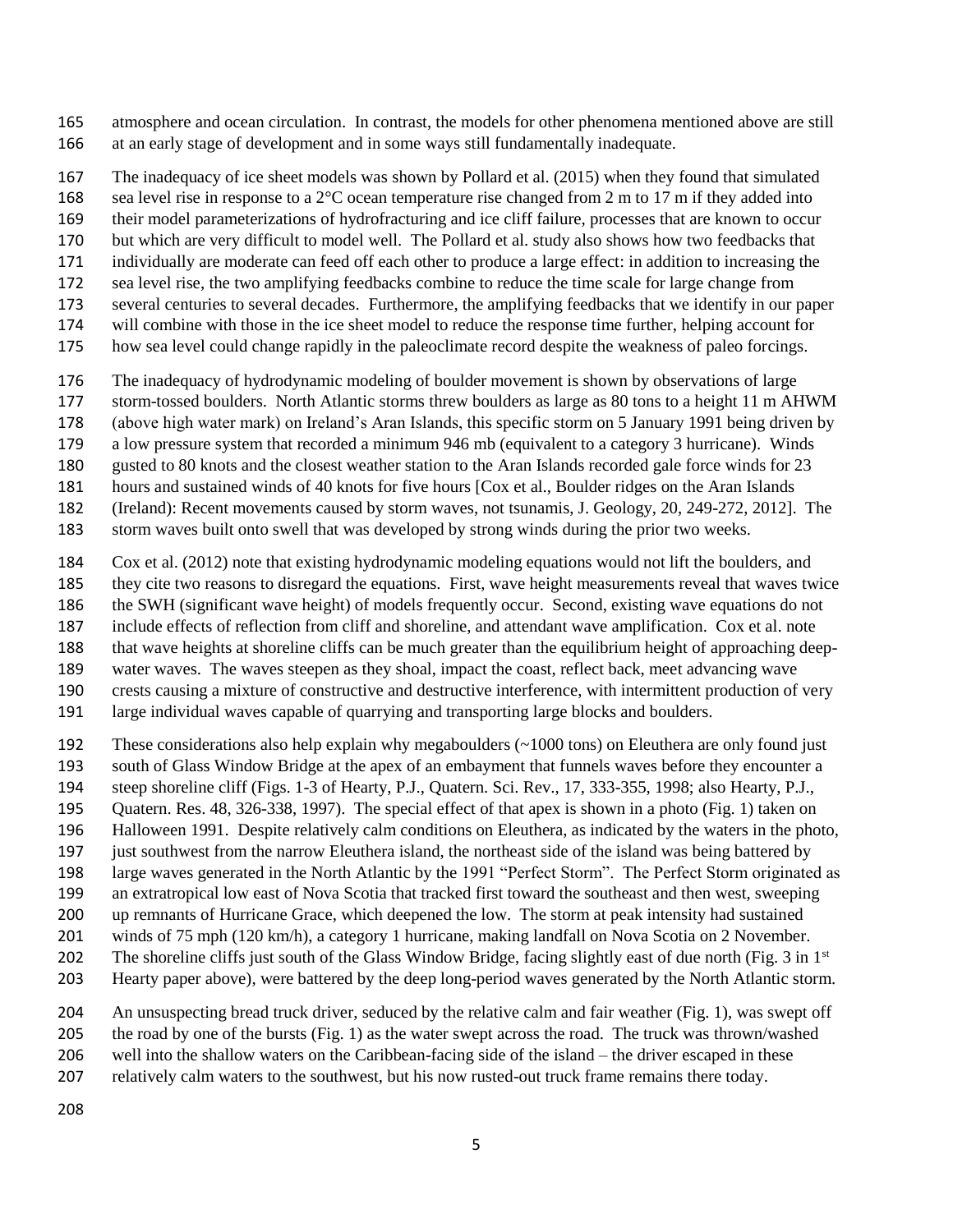

#### **Fig. 1. The "Rage", as Bahamians term it. Photo was taken on Halloween 1991 from a few hundred meters offshore from southern protected bank-side near the Glass Window Bridge, looking northeast. Telephone pole on left and the 15-20 m cliff provide scale, the splash height exceeding the height of a 10-story building.**

 Cox et al. (2012) conclude that the equations used to model storm transport of boulders are inadequate, especially for waves reaching a cliffed coastline. Thus the feature about the boulders most puzzling to the lay person, the fact that they rest atop a steep cliff, is likely a key part of the explanation of how they 216 could get to such height. Note that in the current expert discussion about the origin of the boulders there is no disagreement about the fact that they were wave deposited, quarried from the nearby sea cliffs both above and below sea level by deep long-period waves. The only major issue is whether the waves were caused by a tsunami or a powerful storm that was sufficiently long-lasting to generate deep long-period

- waves. Note also that, although the boulders placement upon Eemian substrate on the ridge can only be directly dated as either late Eemian or within the following few tens of millennia, it almost certainly had
- to be late Eemian when sea level was 6-9 m higher than today. Sea level fell rapidly after end-Eemian,
- which would make lifting of the boulders implausible by any water waves, whether storm or tsunami.
- Further confirmation of the ability of storm waves to lift large boulders was provided recently by May et
- al. (Block and boulder transport in Eastern Samar (Philippines) during Supertyphoon Haiyan, Earth Surf.
- Dynam., 3, 543-558, 2015). Despite the fact that this storm did not have the "advantage" of being
- 227 stationary for the long period required to develop deep powerful waves, the typhoon produced longshore
- 228 transport of a 180 ton block and lifted boulders of up to  $\sim$  24 tons to elevations as high as 10 m. May et al.
- (2015) conclude that these observed facts "…demand a careful re-evaluation of storm-related transport
- where it, based on the boulder's sheer size, has previously been ascribed to tsunamis."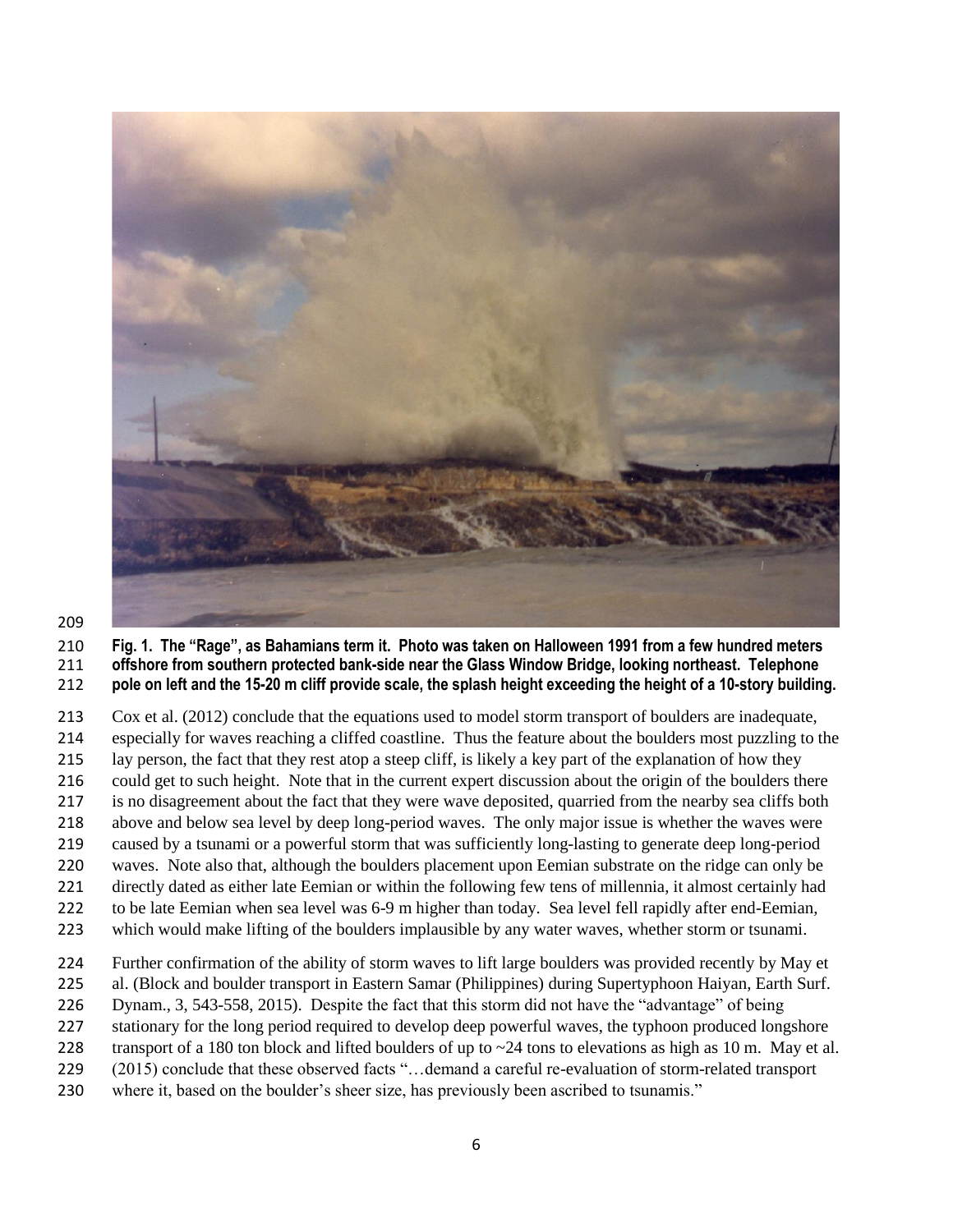- One referee suggested that we calculate the energy needed to lift a megaboulder, though it is unclear what
- that proves. A cubic meter of water weighs a ton, so powerful deep ocean waves have a lot of energy. It
- is easy to calculate the velocity that the wave would need to impart to the boulder if the wave were like a
- little boy at the bottom of the cliff throwing a baseball up. If sea level was 6-9 m higher and there was a
- storm tide, the height for the boulder to be lifted may not have been so great, but for calculation let's say
- 236 10 m. Then, setting mgh =  $\frac{1}{2}$  mv<sup>2</sup> shows that it does not depend on m. g = 9.8 N/kg, Newton in SI base 237 units kg m/s<sup>2</sup> yields v = 14 m/s  $\sim$  50 km/hr  $\sim$  30 mph. However, the wave does not really "throw" the
- boulder it carries the boulder. As Fig. 1 shows, even waves generated thousands of km away can
- generate a big vertical "splash" at a cliff, especially a cliff at the apex of this unique horseshoe-shaped
- bay. The driver of the bread-truck that was thrown into the bay must have been duly impressed!
- We don't know of modern storms lifting Eemian-sized boulders, but that is our point: Eemian conditions,
- 242 with unusually warm tropics and unusually cold North Atlantic due to AMOC shutdown, were more
- extreme than today. However, similar conditions could be achieved today if high fossil fuel emissions
- continue and lead to AMOC shutdown. It is worth noting that the end-Eemian rage included more than
- boulder lifting. Storms created the chevron ridges, with multimeter thick sand deposits stretching several
- kilometers across the island. It is probably fair to term the conditions producing those deposits, in
- descriptive vernacular, as all hell breaking loose in the North Atlantic region.

## **Response to Editor's direction concerning specific suggestions of reviewers R1, R2, R3, R4**

- R1: We have used the suggestion of R1 to clarify the strategy of how we investigate an amplifying
- feedback without modeling ice sheet physics, at the point in the manuscript that he suggested (on page 3,
- 251 the  $4<sup>th</sup>$  paragraph in Section 2). As noted above, we also reordered the manuscript sections as he
- suggested, so the storm and boulder sections are immediately following the climate simulations.
- R3: We have addressed all or almost all of the suggestions of R3, as delineated in the full response to the
- R3 review below. Some of R3's points are already discussed above.
- R4: We have made changes in response to these suggestions, as delineated below.
- R2: It is not practical and we suggest not desirable to change the color scheme in our figures. The red-
- blue scheme that we use has been developed so as to allow the viewer to identify the specific numerical
- intervals of each color. In most cases the color-blind person can usually figure out which color is positive
- and which is negative. As for using brown and green for the hydrologic cycle, we have done that in the
- past, but found the color-to-color distinction was not as sharp as when we use the red and blue scales.
- We are glad to make the distinction between IPCC and CMIP, and have now done that at the several relevant points in the paper.
- In cases where we refer to a specific chapter in an IPCC report, we have changed the reference to the authors of that chapter, as suggested by R2.
- R2 seems to have the impression that we are using the GISS-ER model that was submitted to CMIP. The
- atmosphere model is the same as in the CMIP version of the GISS model, but we made fundamental
- improvements to the ocean model physics, achieving major improvements in the ocean circulation such as
- location of Antarctic Bottom Water Formation, transport through the Drake Passage and AMOC strength,
- as shown by the model diagnostics that we include in the paper. The improvements in the ocean physics,
- described in Section 3.1, are fundamental to the model performance and its use for our purposes.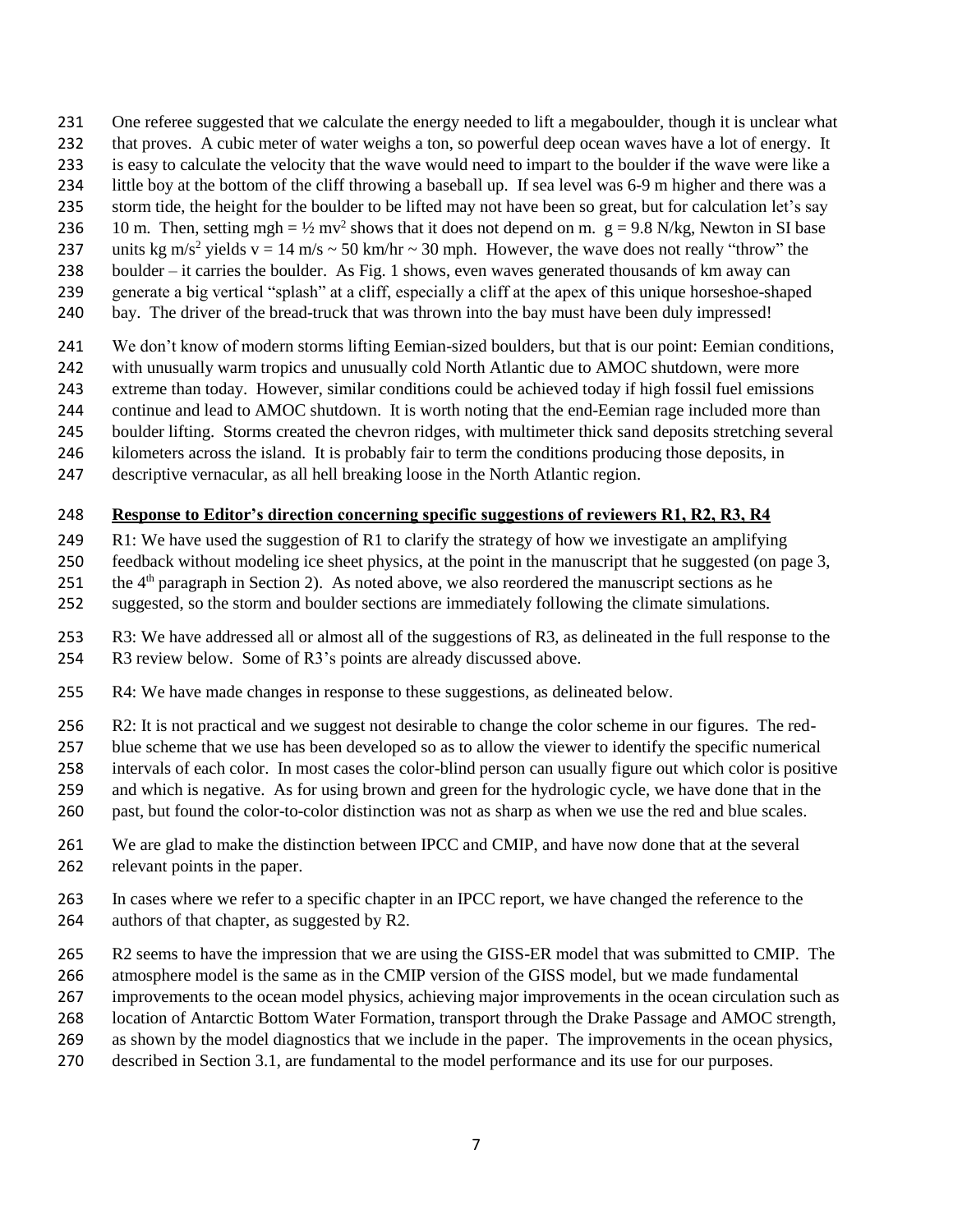- 271 R2 has done an enormous amount of work in reviewing the paper down to fine details, for which we are
- grateful. We have used a majority of the suggestions. We have indicated in the appropriate section below
- 273 the changes that were made. Some changes were not made, e.g., where it was simply a matter of
- preference or would have lengthened the paper unduly.
- 275 We delineated one-by-one the changes made in response to the first 75 of the 128 items numbered by R2.
- Some of these required substantial work, e.g., making new figures, updating data through 2015 to include
- data that accumulated during the lengthy review process, and in one case calculating changes from a new
- base period. After reaching item 75, and concerned about increasing publication delay, we realized that the Editor required that we explain each change only up to item 65. We used about one-third of items 76-
- 128 without discussing each one, but we thank the referee for his extensive discussion and suggestions.

### **3. Additional response to several Short Comments (SCs)**

#### **M. de Rougemont comment (SC C5401).**

 De Rougemont is right that we did not include all data of Church and White for the period 1900-present, specifically we omitted Church and White data for the period of satellite data, because we considered the

- data of Nerem et al. for the satellite era to be more accurate. In our response on the ACP web site
- [\(http://www.atmos-chem-phys-discuss.net/15/C7961/2015/acpd-15-C7961-2015-supplement.pdf\)](http://www.atmos-chem-phys-discuss.net/15/C7961/2015/acpd-15-C7961-2015-supplement.pdf)
- we provided a graph that added the later data of Church and White. Since then, an analysis of bias effects
- in satellite data has been published by Watson et al. (Unabated global mean sea-level rise over the
- satellite altimeter era, Nature Clim. Change, 5, 565-568, 2015). Watson et al. make a persuasive case that the rate of sea level rise in the early part of the satellite era may have been overestimated. I understand
- that Nerem et al. and other researchers working on satellite-era sea level are working on improved
- analyses. Based on details of the Watson et al. analysis, it seems likely that new analyses are likely to
- show some acceleration of the rate of sea level rise during the period 1993-2015, which would not be
- surprising, given the evidence that Greenland and Antarctic ice mass loss increased over that period.
- Watson et al. estimate sea level rise of 2.6-2.9 mm/year for the entire satellite record, which compares
- 296 with ~3.3 mm/year in other analyses. Given that Watson et al. calibrate their rate based on tide gauge
- data, their lower rate is not surprising.
- The point we make with our graph is that the near zero rate of change of sea level in recent millennia
- 299 increased to 1-1.5 mm/yr in the 1900s, and  $\sim$ 3 mm/year in the satellite era (1993-present). We do not try
- to judge among alternative analyses in the satellite era, as the difference does not affect our conclusions.
- We have made a new graph for our paper, showing the full range of estimates for the satellite era.
- We do not make any issue about exact change points for the rate of sea level rise, so it does not seem
- worthwhile to calculate the significance of any perceived change point, as R2 suggests. Rather than
- search for change points in the rate of sea level rise during the 1900s, it would be more useful to look for
- changes in the rate of sea level rise during the past decade or two and in the near future, when a
- contribution from melting ice sheets should begin to be visible. For that reason the recent paper of
- Watson et al. is important, even though others may challenge their lower average rate for the satellite era,
- because of the way it is calibrated with tide gauge data. The important point is that data in the satellite era
- should soon be capable of detecting with confidence acceleration of the rate of sea level rise that is a
- task for the experts in analyses of satellite data, but not for our paper.

### **Dr. Colgan comment (SC C5493).**

- Dr. Colgan is correct that there is some very useful discussion of nonlinear processes in IPCC (2013)
- Section 4.4.4 (Causes of Changes in Ice Sheets), indeed in the entire Vaughan et al. chapter. We now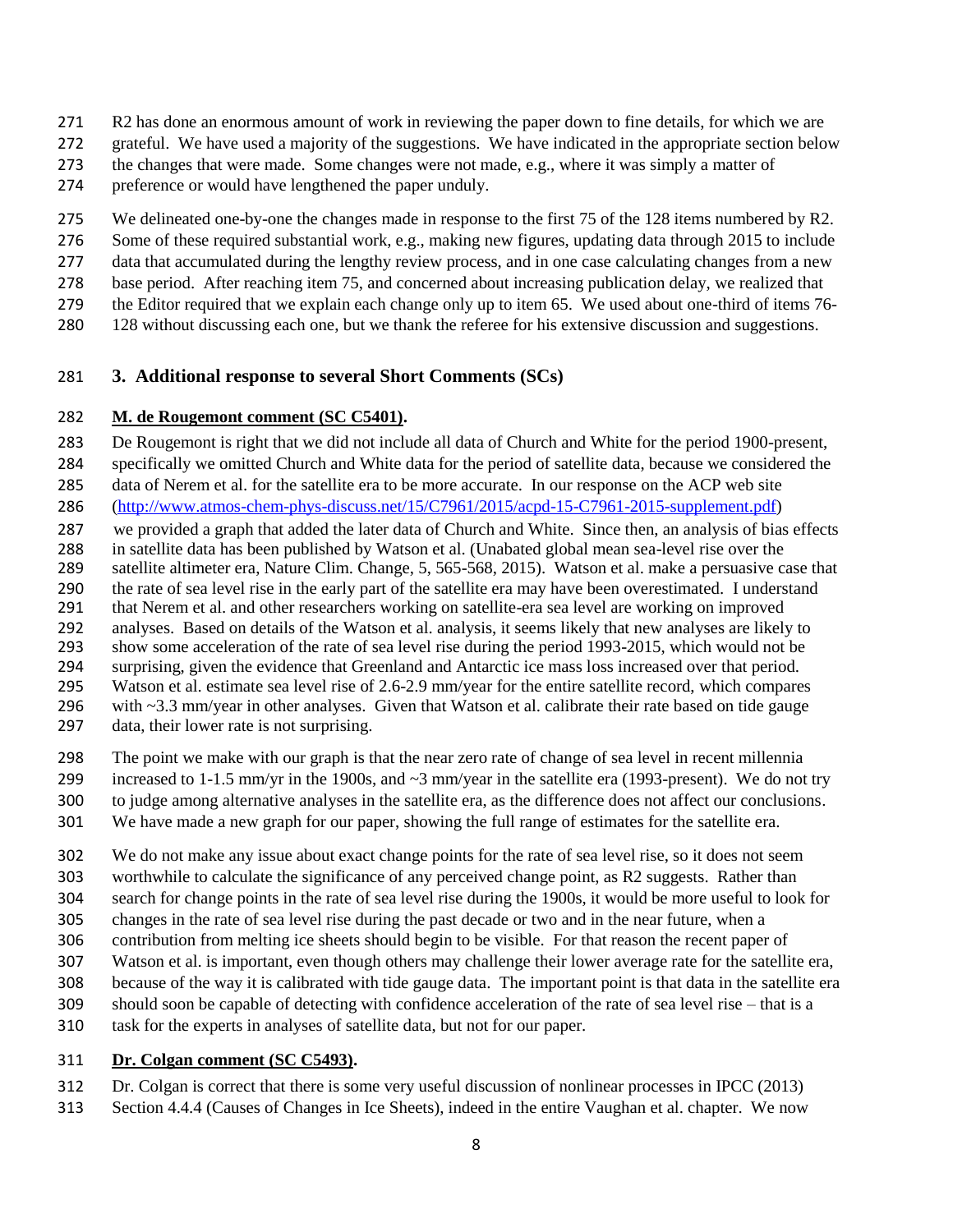acknowledge that early in Section 5.1. Later in that section we discuss some of the specific processes that

Dr. Colgan brings up.

#### **M. Pelto comment (SC C5538).**

M. Pelto provides a very useful discussion of details of ice melt, mainly focusing on Antarctic ice

streams, as is appropriate. Although, this is valuable information for readers, it does not seem appropriate

for us to add to our paper detailed discussion about why each Antarctic basin is behaving as it is. Nor do

- we agree that nonlinear growth of ice melt up to sea level rise of several meters is not plausible. The ice
- resting on retrograde beds far below sea level is vulnerable to rapid accelerating mass loss up to sea level
- rise of several meters. Multimeter sea level rise per century has occurred a number of times in Earth's
- history, despite the fact that the rates of change of climate forcing were much smaller than in the  $21<sup>st</sup>$
- century. Arguments that current ice streams are already moving as fast as they can are refuted by high rates of sea level rise during Earth's history.
- 
- The examples provided of some areas on Antarctica having increasing mass are no surprise. It is
- expected that a warming planet will produce greater snowfall over Antarctica. However, we have shown
- that there is an important feedback that will likely reduce if not eliminate future increases of snowfall
- over Antarctica: cooling of the Southern Ocean, which will tend to cause more of the increased snowfall
- to occur before the air masses with increased water vapor make it to the continent.
- This comment underlines the reason why a multidisciplinary analysis is essential. Most ice sheet models
- tell us that ice sheets are very stiff and change only slowly. Paleoclimate data wakes us up and tells us
- that there must be something missing in the ice sheet models. Sea level can change by several meters in a
- century, even with weak paleoclimate forcings. Paleoclimate data also presents no evidence of large
- hysteresis is ice sheet size, i.e., sea level goes up and down with little lag behind global temperature
- change, contrary to the behavior in most ice sheet models.

# **G. Flato comment (SC C5878).**

- R2 suggests that we did not respond sufficiently to Flato's discussion, suggesting that we should include a
- section on the global distribution of precipitation change and temperature change. We do in fact briefly
- note the precipitation changes, providing maps for several scenarios. However, to add more discussion of
- these would be to lengthen an already very long paper in areas that are not our main focus. We must
- focus in this paper on the mechanisms and the sense of the major climate changes, and as these are
- verified finer detailed assessments can be made.
- Regarding the comment of R2 about the use of freshwater injection at −15°C: this is discussed below
- (under Berner comments, SC C5966), where we note that this is a conservative cooling due to the fact that
- some of the freshwater injection is in the form of icebergs and we must account for the heat of fusion.
- This matter, especially heat of fusion effects, seems to be important and not well appreciated, so we
- include this topic in Section 6.7 Modeling priorities.
- 

# **M. Whipple (SC 5284) & R2 comment re proportion of Eemian sea level from Greenland.**

- This is a case where it seems much better to point toward the discussion in our revised paper as providing
- a more persuasive analysis (especially 4.2.4 End-Eemian climate and sea level change). Evidence that
- most of the late Eemian sea level rise was from Antarctica, not from Greenland, comes from the overall
- analysis. The Greenland ice core data show that Greenland was not losing mass at that time, so the only
- other plausible place to find several meters of sea level is Antarctica. We cannot prove which part of
- Antarctica the ice came from, but we do point toward analyses that may help unravel details, e.g.: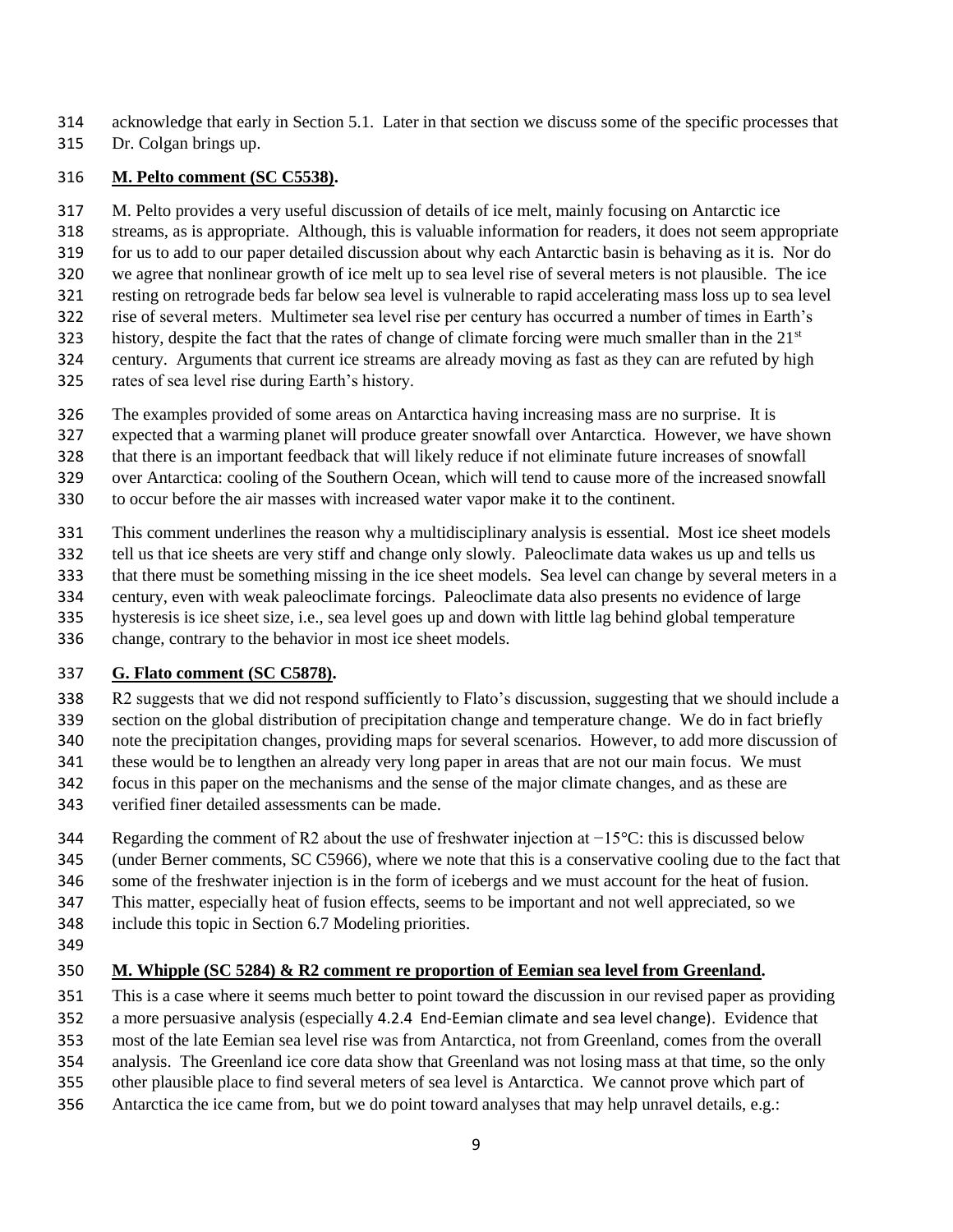- (From 4.2.4 End-Eemian climate and sea level change.) We suggest that the Southern Hemisphere
- was the source for brief late-Eemian sea level rise. The positive warm-season insolation anomaly on the
- Southern Ocean and AMOC slowdown due to C26 added to Southern Ocean heat, causing ice shelf melt,
- ice sheet discharge, and sea level rise. Rapid Antarctica ice loss would cool the Southern Ocean and
- increase sea ice cover, which may have left telltale evidence in ice cores. Indeed, Masson-Delmotte et
- 362 al. (2011) suggest that abrupt changes of  $\delta^{18}O$  in the EDML and TALDICE ice cores (those most proximal
- to the coast) indicate a change in moisture origin, likely due to increased sea ice.

### **Drijfhout et al comment.**

- I can find no record of the SC by Drijfhout et al. among the >100 SCs that I have, but I can respond here using R2's discussion of the presumed Drijfhout comment. [Note: the Editor has pointed out to us that the Drijfhout et al. comment is SC C6867 filed under J.E. Williams. The comments below address that SC, but we have added a summary statement beginning on line 406 below.]
- 1. R2 says that the Eemian cannot be directly compared to any future climate eventuality. We do not
- disagree, nor have we suggested equivalence. However, as discussed above (lines 91-112), the North
- Atlantic situation in the late Eemian when an AMOC shutdown or substantial slowdown caused strong
- North Atlantic cooling while the tropics were unusually warm is relevant for comparison with what we
- model for later this century if Greenland ice melt increases. The tropics will be as warm or warmer than
- the Eemian, and the shutdown of AMOC that we model produces cooling comparable to end-Eemian.
- 2. Multi-stage sea level issue. We discuss evidence indicating that there was a sea level minimum during the Eemian and a large sea level rise late in the Eemian. Detail about sea level change within the Eemian
- would be interesting, but we do not need to assert that such occurred for our purposes, as our study
- concerns the End-Eemian climate events. However, we include in the Supplement some additional
- information about Eemian sea level.
- 3. Our simulations are for two cases: 1 m sea level rise this century and 5 m, which seems to be a good
- set. Presumably almost everyone will agree that a 1 m sea level rise this century is possible. Sea level
- rose 130 m between the last glacial and the current interglacial period, an average of more than 1 m per
- century. Rohling et al. argue for average rates of sea level change of that order within the Eemian period.
- Given that there is ice corresponding to more than 5 m of sea level sitting on retrograde beds below sea
- level, given that the paleoclimate record includes cases of sea level rise of the order of 5 m in a century,
- and given that the human-made climate forcing dwarfs the natural climate forcings that led to such
- documented rates of sea level rise, it seems reasonable to also consider the 5 m case.
- 4. I do have the comment of Wehner (SC C5522) that R2 refers to. Wehner refers to a climate model that tries to explicitly model hurricanes with a model resolution of 25 km. Does this model have strong cooling in the North Atlantic and AMOC shutdown or substantial slowdown? Presuming that it does not, the simulations do not seem to be relevant to our study. Also germane: does this tropical storm model produce ocean waves that can throw boulders as heavy as 180 tons, as occurred during tropical storm Haiyan on 8 November 2013 (May et al., Block and boulder transport in Eastern Samar (Philippines) during supertyphoon Haiyan, Earth Surf. Dynam., 3, 543-558, 2015)? Those boulders were thrown by storm waves, not by a tsunami. We should not be held accountable for the failure of other models that attempt to model small scale phenomena; they may or may not do an adequate job of simulating the small scales. However, the point is this: we do not go the route of modeling small scale phenomena, and we
- should not be required to evaluate deficiencies in such models.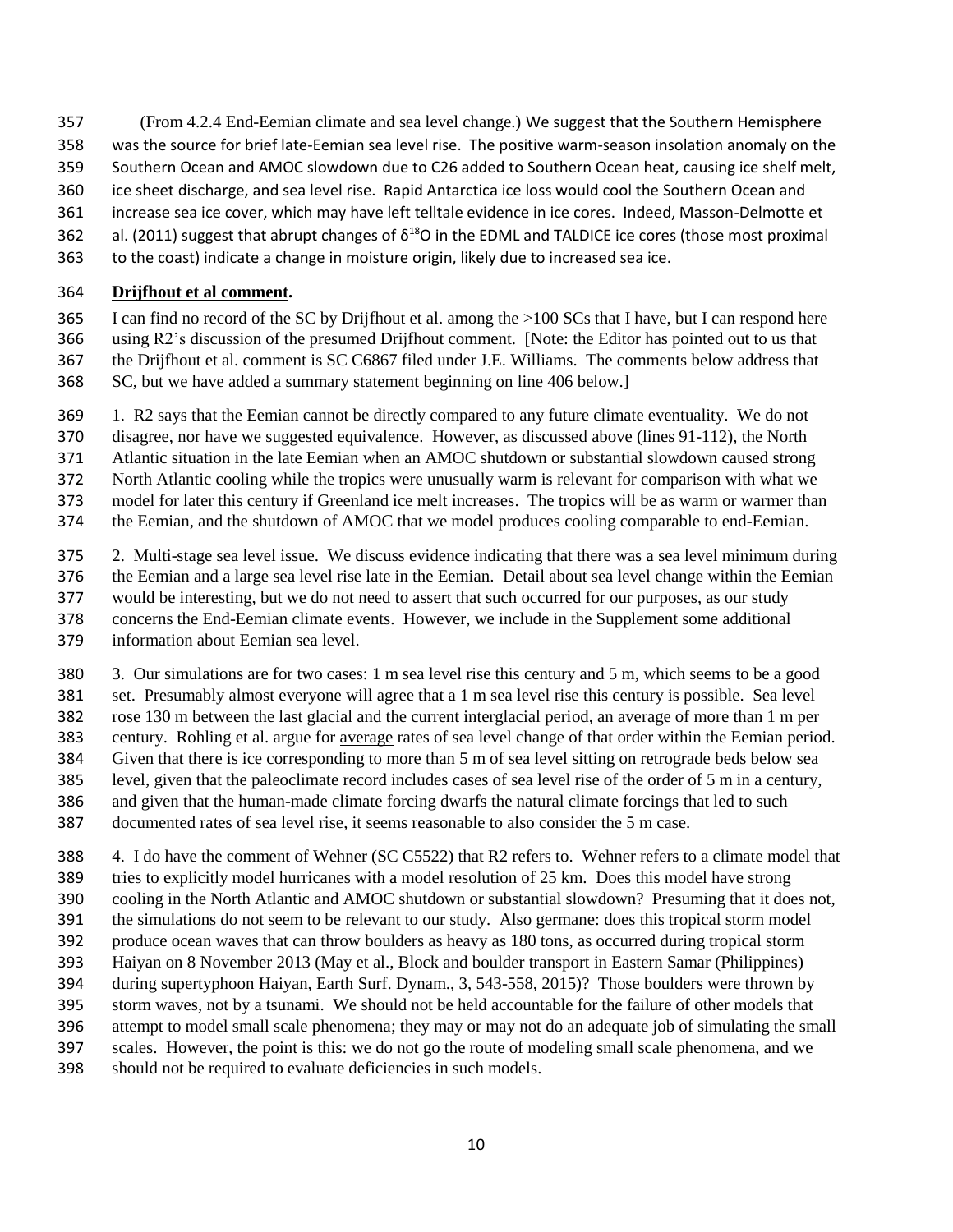- As explained in our paper, the unique geometry at the apex of the bay where larger boulders were thrown
- in Eleuthera would cause a funneling of a storm's energy. And the sheer cliffs at the apex where the
- boulders are located are likely an important contributor via constructive interference of incoming and
- reflected waves, as Cox et al. (2012) discuss. However, it is unreasonable that we should be required to
- take on the task of evaluating the role of the constructive interference phenomenon, or evaluating the
- suggestion of infrared gravity waves made by May et al. (2015) based on a prior suggestion of Munk
- (Origin and generation of waves, Coastal Engineering Proceedings, 1, 1-4, 1950) or other possible
- explanations for the failure of wave models to duplicate observations. To directly answer Wehner's question we would need to assess the validity of and figure out the problems of both hurricane models
- and wave models. Our analysis intentionally avoids use of such models.
- Addendum: SC C6867 by J E Williams raises several issues that are largely responded to above, but we
- have one additional general comment and clarify a specific response. The general comment is that one
- must bear in mind that the forcings and climate change implied by business-as-usual GHG gas emissions
- 412 dwarf any rates that have ever occurred in Earth's history, with  $CO<sub>2</sub>$  rising to levels as great as 900 ppm
- by the end of the present century. This extraordinary forcing and rate of change must be borne in mind
- when considering what changes are possible in a century time scale. Paleoclimate helps reveal how
- processes work, but it does not provide a comparable example for rate of change. With regard to a
- possible mid-Eemian sea level minimum (which is not required for any of our major conclusions), a late Eemian collapse of West Antarctica likely would yield a preceding minimum, because the Northern
- Hemisphere had entered a cooling phase and thus likely ice sheet growth. With regard to where 5 m of
- sea level rise in the future would come from, we did not mean to imply that it would be entirely from
- West Antarctica. Surely Greenland, East Antarctica, small ice caps and mountain glaciers, and thermal
- expansion of the ocean would contribute to sea level rise. The simulations in the latter part of the paper
- had two-thirds of the freshwater from Antarctica and one-third from Greenland, so even if we neglect
- East Antarctica, small ice caps, mountain glaciers, and thermal expansion of ocean water, the required
- contribution from West Antarctica would be only 3.3 m.

### **Berner comments (SC C5966).**

- Berner makes many very interesting comments and cites many articles in the literature. Discussion of all these could easily double the length of our paper and is simply not practical and attempting to do so here
- or within our paper could prevent us from finishing the revised version of our paper! Instead, we have
- read these comments carefully as a prelude to modestly expanding the section of our paper that
- recommends needed observations (as suggested by the referees). In addition, in looking through these
- comments again, we note two matters that need clarification.
- First, regarding use of 5, 10 and 20 year doubling time for freshwater input in our numerical experiments:
- we do not say that we believe ice melt growth at a 5-year doubling is likely to occur. We and others
- 434 (including IPCC) are interested most in the 21<sup>st</sup> century, and freshwater injection with a 40-year doubling
- 435 time would yield little response in the  $21<sup>st</sup>$  century while increasing our computing requirements. Even
- though 5-year doubling may be unrealistic it is useful because it lets us bracket the empirical ~10 year
- doubling time and lets us show that much of the simulated response is not sensitive to this rate instead it
- depends more on total freshwater amount (1 or 5 m of sea level) not on the 5, 10 or 20 year doubling rate.
- 439 Second, we may not have made it clear enough in the paper how and why we used meltwater at  $-15^{\circ}$ C,
- which, as explained here, is a very conservative estimate of the immediate cooling effect of the meltwater.
- Of course there is never any water at −15°C in the model. The injected freshwater is mixed as a first step
- into the upper three ocean layers, so the −15°C water only slightly reduces the temperature of those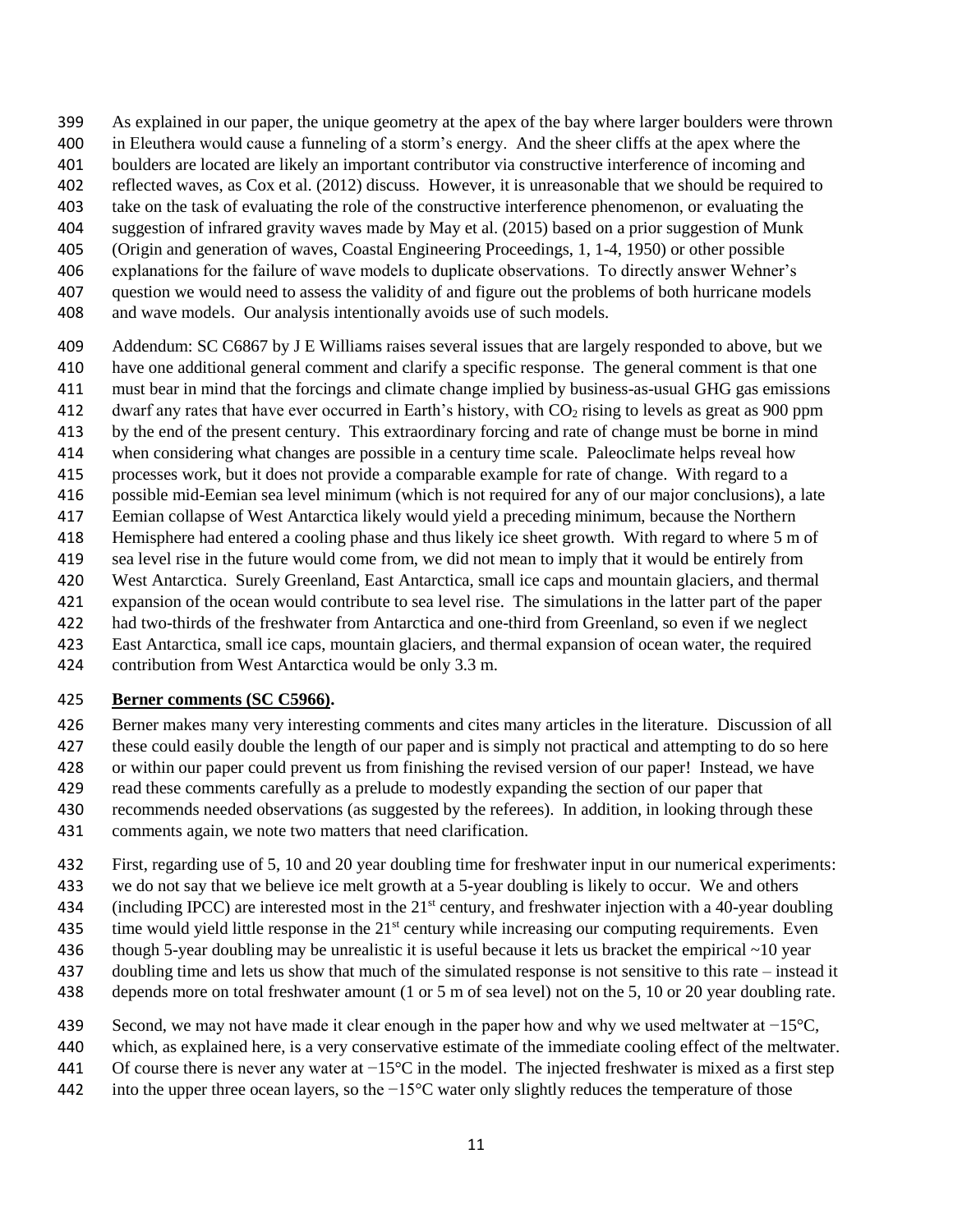- layers. The reason for using a low temperature for the injected water is that, in the real world, part of the
- injection is in the form of icebergs. Prior to the simulations in the present paper, with a model that did not
- yet include the corrections to the ocean model described in section 3.1 of our paper, we did experiments
- with the injected water being much colder, so as to account for the heat of fusion of ice, i.e., the fact that
- 447 melting 1 g of ice requires about 80 cal  $\sim$  335 J of energy. However, we found that the larger effect of
- freshwater injection, even on ocean temperature, was caused by the density decrease of the ocean mixed
- layer due to the freshwater, i.e., the main effect of the freshwater was caused by its lower density not its
- lower temperature. Future detailed studies should include this direct cooling due to ice melt (heat of
- fusion) but proper modeling will require estimating the fraction of freshwater that enters the ocean as
- icebergs and either tracking the iceberg movement or estimating the area where iceberg melting occurs.

## **4. General Issues, Some Related to Multiple Reviews**

- **Segregation of topics.** We appreciate the concern that the paper is long and complex as it draws on
- disparate sources of information from different fields of study. This characteristic is essential to our
- analysis, but we can see that it made the paper harder to follow. Now the paper is reorganized such that,
- 457 after short sections for (1) Introduction  $\&$  (2) Organization of Paper, we have the main sections (3)
- Modeling, (4) Paleoclimate, and (5) Modern Observations, and the final section (6) Summary &
- Implications. The two previous separate paleoclimate sections have been put together into one section.
- We have not gone to the extreme of removing every mention of paleoclimate from the other two main sections, because that would defeat our purpose of exposing insight into how the climate system works.
- **Degree of caveating and avoiding unnecessary repetition.** We appreciate the admonitions to (1) avoid repetition and (2) include relevant, significant caveats. Sometimes these desires conflict, and we must compromise. Above we discussed a specific example, Earth orbital parameters, to explain why we think multiple repetition of the same caveat is harmful, not only in lengthening the paper, but in misleading the reader about the importance of the caveat.
- We found the SCs (more than 100!) to be very helpful. In a few cases, an SC raised so many questions that full response would depend on information in a substantial part of the paper. In that case, the most efficient way to clarify the matter, both for us and for the person wanting to understand the response, was 470 for us to take account of the SC in the rewrite. However, we provided additional discussion in response
- to several SCs above (lines 291-443).
- **Mischaracterization of IPCC processes.** We have been careful in the rewrite to describe the modeling as having been done by CMIP, and the IPCC reports as using CMIP model results. Also we would like to clarify that we do not mean to be critical of the IPCC reports – on the contrary we have the highest respect for the generally authoritative IPCC treatises, which are invaluable reference volumes.
- **Uncertainties, corroboration/falsification of result, use of models.** These topics are related. We agree that we should take care in wordings about uncertainties, and we have tried to do that, but not overdo it.
- Uncertainties are inherently difficult to quantify. I would argue that our approach, which involves
- gaining insight from a variety of sources, specifically modeling, Earth's history (paleoclimate), and
- modern observations that provides hints of what is already beginning to happen, is actually a good
- approach that yields a relatively high degree of confidence. There is a lot of solid physical reasoning and
- there are checks from rather independent sources of information.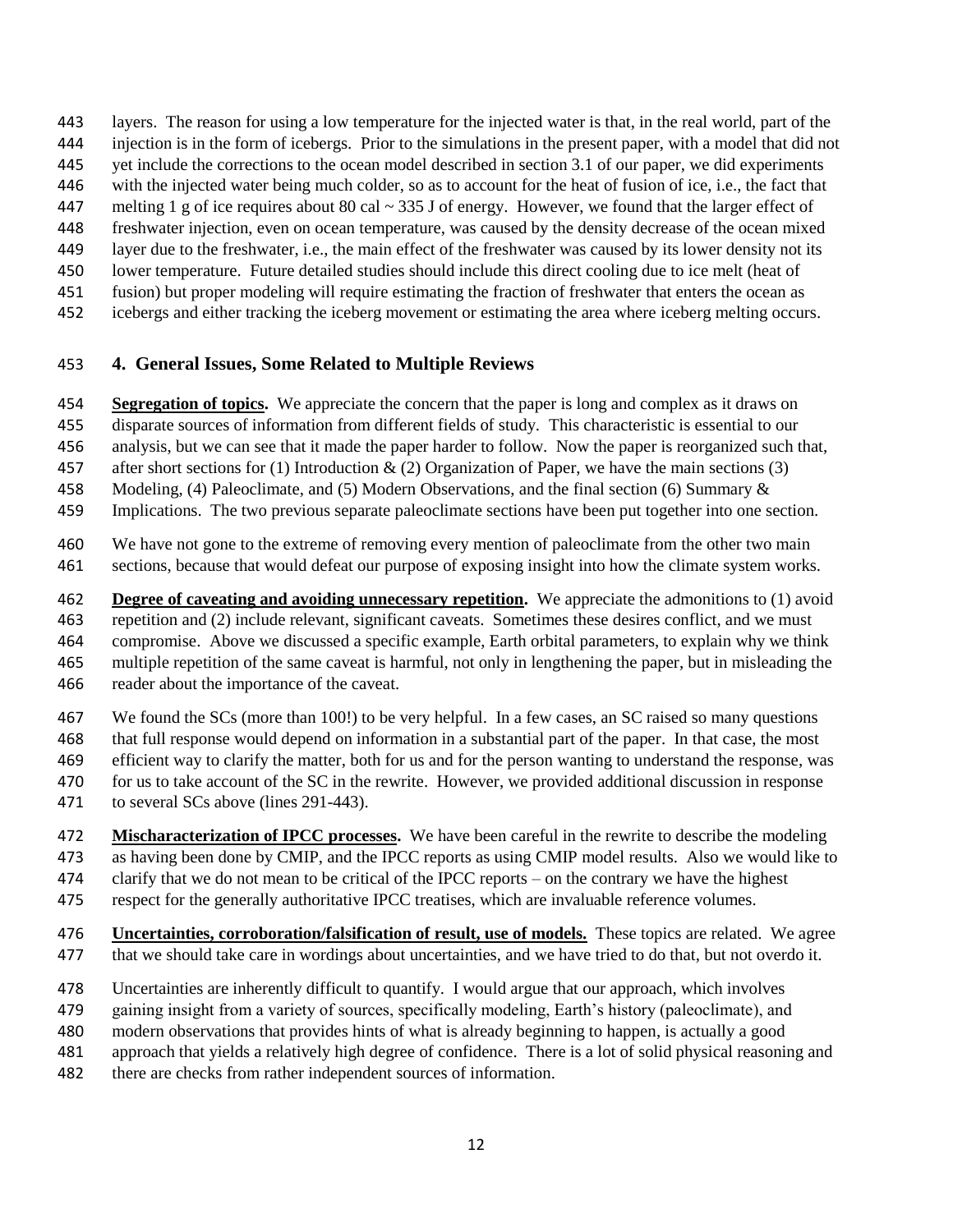- We agree with the reviewer(s) who suggested that we need to identify critical modeling and observational
- work that will help to corroborate (or falsify) our conclusions by expanding discussion of those topics in
- the final section. This seems particularly appropriate for the question about how soon the overturning
- circulations will be substantially shut down is it already too late to avoid that so our discussion in
- sections 6.7 (Modeling Priorities) and 6.8 (Measurement Priorities) emphasize that.
- 

# **5. Response to Specific Referee Suggestions**

## **Referee #1.**

- Line 89. We have used the Referee's suggestion (see paragraph 4 of Section 2), which is helpful in clarifying the strategy of the paper.
- Referee suggested moving storm section and boulders further up front. Storms are now at the end of the
- modeling section (Section 3) and boulders start the paleoclimate Section 4. Modern data is now Section 5.

# **Referee #3 (response to Referee #2 is given last, as it is much longer).**

- Change title: we changed the title, as discussed above.
- 497 Leave out ethical, juridical, policy considerations from the conclusions: we have minimized discussion of
- practical implications of our conclusions. We have not totally eliminated mention of policy implications,
- as in our opinion that would amount to irresponsible self-censorship, as discussed above. However, we
- eliminated the two long policy paragraphs (the final two paragraphs of the prior version of the paper) in
- interests of avoiding further publication delay.
- Further efforts to make the paper shorter and more readable: we have trimmed in several places and put
- part of the sea level discussion in the Supplement, but requests for clarifications have offset the
- shortening, while making the paper easier to understand.
- Conclusions of the paper:
- (1) regarding definition of "dangerous", see discussion above (lines 23-82).
- (2) as it was suggested by R2 as well as R3, we have added a sentence at the end of the abstract drawing
- attention to the predicted cooling. However, this cooling is highly time dependent and transitory. In the
- Southern Hemisphere, the SMOC recovers quickly if ice melt stops, while in the Northern Hemisphere
- AMOC has hysteresis effects that depend on whether it is slowed down or shut down.
- We do not get into a discussion of the human health and agricultural impacts of this (very regionally
- dependent as well as time dependent) cooling -- that would take substantial space. Furthermore we are
- not experts in these climate impacts and use of a single model for such impact studies has been shown
- to yield unreliable results.
- (3) Referee 3 is correct that the Copenhagen Accord does not use the phrase "guard rail" for the 2°C
- target. In the interests of not delaying publication and reducing the length of the paper we have
- reduced the paragraph that had the "guard rail" phrase to our essential conclusion that a global warming
- 518 target of 2°C would not provide safety, and we have removed the following two paragraphs on policy.
- Circular reasoning?: R1 made a suggestion that we make clear our strategy of imposing accelerating ice
- sheet melting and then examining whether it generates feedbacks that would support such acceleration,
- which we have done on p. 3 as noted above. As for the question of whether accelerating ice melt can
- occur, current observations and paleoclimate data each provide ample support for that conclusion.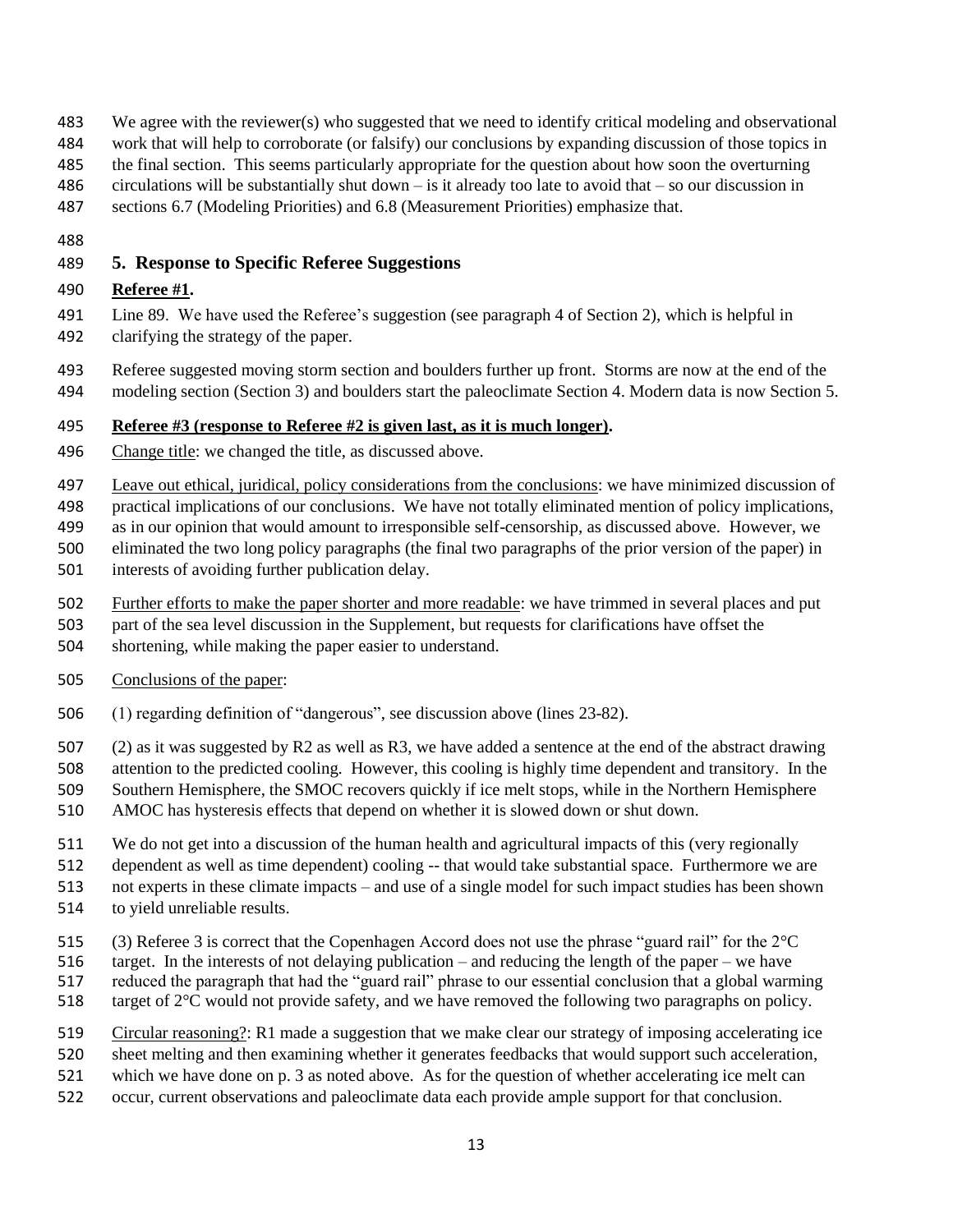- **Background explanation of stratification, thermohaline circulation, −15°C (heat of fusion), etc.:**
- Several questions raised by R3 are useful in revealing that we did not do a good job in explaining several
- aspects of our investigation. Now, in Section 2 (Background information and organization of paper) we
- added the paragraph to explain our strategy re hypothesizing nonlinear melt and then examining whether
- there are feedbacks that would support it. Immediately following that paragraph we add a paragraph
- discussing the basic effect that we are investigating, the stratification tendency in the polar oceans caused
- by adding freshwater, i.e., we explain what we mean by stratification and its effect on vertical mixing.
- We also improve our discussion of ocean circulation in connection with the ocean diagram (Fig. 22), as requested by R3. It helps us in explaining why we think ocean mixing is so important, why we suspect
- that ocean mixing is not well represented in many ocean models, and the possible implications of that,
- especially early shutdown of SMOC and AMOC with all the implications that would have.
- **Radiative forcing, Climate forcing, Net forcing, Energy imbalance:** R3 notes that we should be more precise in using these terms. We should have defined these clearly, which we now do at the beginning of Section 3 (Section 3.1). Radiative/climate forcing and energy imbalance are both measured in W/m<sup>2</sup>, but they are not equivalent, indeed very different. This is a fundamental matter that is important to clarify. Their relationship can be explained succinctly, using one simple equation. This also clarifies a major point that we raise about what seems to be a basic deficiency of many climate models, including ours. In an earlier (2011) paper in ACP on Earth's energy imbalance we noted in passing that most atmosphere- ocean climate models (including four that we tested: GISS, GFDL, NCAR and a British model) seem to mix quantities into the deeper ocean too efficiently, which has significant implications. The present paper brings that matter to the fore, because of the effect of excessive ocean mixing on high-latitude ocean stratification caused by injection of freshwater in polar regions. Clarifying the relation between forcing and energy imbalance is a necessary step in raising the basic question about the effect of freshwater on ocean mixing and stratification. We will present evidence later in the paper that stratification effects are
- proceeding faster in the real world than in models, a result that we interpret as probably being a
- consequence of excessive ocean mixing in the models. In Section 6 we discuss observations and
- modeling needed to understand these matters.
- **Global cooling due to ice melt:** R2 and R3 both note the need to draw more attention to and elaborate on the global cooling caused by ice melt. We added a sentence at the end of the abstract. We draw attention
- to the complex spatial and temporal nature of the cooling in Section 3 mainly in conjunction with Figure
- 553 6. That cooling is temporary (if net ice melt stops) in comparison with the longevity of  $CO<sub>2</sub>$  in the
- climate system, but the time scales are long enough for practical importance, especially if AMOC shuts
- down. Discussing human health and agricultural impacts is beyond the scope of our paper.
- Most of the additional points at the end of R3's review, re things that make the manuscript hard to read,
- are addressed above. We have added a sentence explaining why our model runs are for 5, 10 and 20 year
- doubling times, even though the range 10, 20 and 40 years may be more realistic.

### **Referee #2.**

 Issues raised in R2's preface to his review of the resubmitted manuscript are mentioned in the above pages and handled by clarifications in our revised manuscript. Numbering below follows R2's re-review.

1. We have added a sentence in the abstract about the temperature response, but not precipitation, for

reasons mentioned above.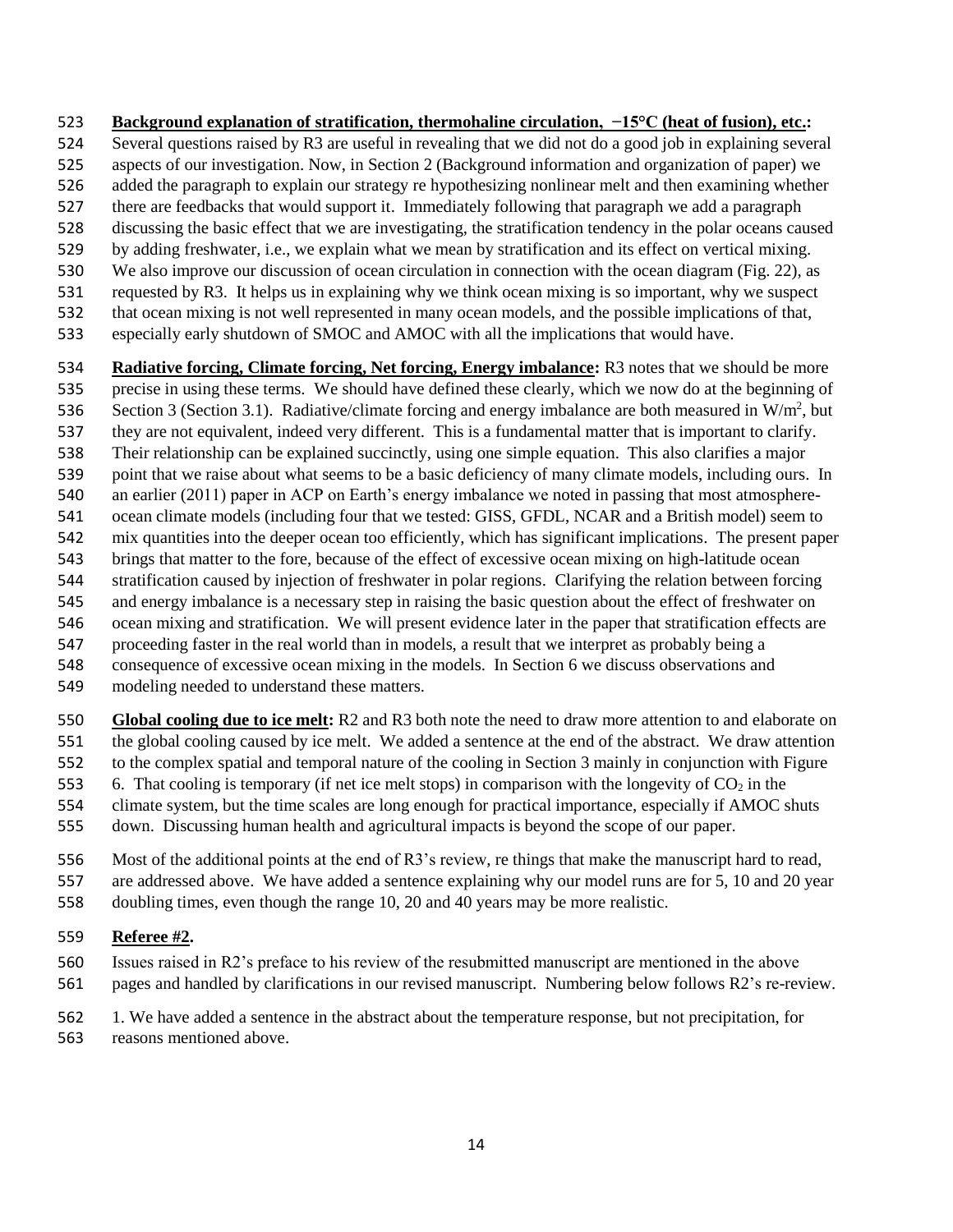- 2. It would be a glaring omission not to state this fact (that Hearty's papers were not referenced by IPCC).
- It is stated in a non-critical neutral way. Hearty's papers, many of them in the period 10-20 years ago are
- meticulously documented, of exceptional scholarship and clarity, and are of great import for IPCC topics.

I was stunned by Hearty's papers when I came upon them in 2007. His persuasive documentation of a

 late-Eemian sea level rise to +6-9 m, based on field work at 15 different locations around the world came when most estimates were +2-4 m, and increased to +4-6 m in the 2007 IPCC report. Of equal import

- was the substantial well-documented evidence of strong late-Eemian Atlantic storms.
- When I queried Hearty as to why his papers were not mentioned by IPCC he had no answer and he made no accusations. Even in the 2013 IPCC report there is only one reference to any of Hearty's papers, and it is only a marginally relevant reference.
- A principal reason why we should note that the IPCC reports do not mention the Hearty findings is that Hearty's papers give a different impression (than the IPCC report) regarding the danger posed by the modest level of warming in the Eemian relative to today.
- A second reason is that this information is relevant to science of a different sort, specifically to issues
- about possible "scientific reticence" and self-censorship. Richard Feynman emphasized the slowness at
- which scientific investigators were willing to move away from authoritative positions. He gave the
- example of the value for the electron charge that Millikan had established in his famous oil drop
- experiment. New investigations moved only slowly, bit-by-bit, away from Millikan's value until they
- finally achieved an accurate different value. Reticence to question authority is a valid topic, especially for
- a topic such as sea level rise, because of the delayed response of the climate system to human-made
- forcing, which makes sea level rise a problem that is very difficult to handle, especially if there is
- reticence in describing the threat.
- 3. I think the detailed information about climate oscillations that paleoclimate scientists have been able to squeeze from geologic records is remarkable. Nevertheless, I replaced "remarkable" with "intricate".
- 4. No, the statement is fine as is and this is not a place to be larding with unnecessary caveats.
- 5. No. Paleoclimate data makes it clear that they are realizable in nature. We have plenty of good discussion of this at appropriate places.
- 6 and 7. Agreed. These are good points we have changed to CMIP where appropriate.
- 8. Correctly is the right word. Oceanographers agree that mixing occurs mainly on isopycnal surfaces, and in any case that is what the Gent-McWilliams parameterization is meant to do.
- 9. The condition is correctly written, but admittedly it is cryptic. For clarification we have added a
- footnote: "Where ocean depth exceeds 1000 m, these conditions yield D = 1000 m, thus excluding any
- first-order abyssal bathymetric imprint on upper ocean eddy energy, consistent with theory and
- observations. The other objective of the stated condition is to limit release of potential energy in the
- few ocean gridboxes with ocean depth less than 400 m, because shallow depths limit the ability of
- baroclinic eddies to release potential energy via vertical motion." As indicated in the text, John Marshall
- suggested these criteria.
- 10. We have now added the units into the caption (they were already in the figure title, but it is possible
- that people do not expect to find them there). We cannot add them to the color bar without expanding the
- figures vertically, which would increase the number of pages of an already long paper.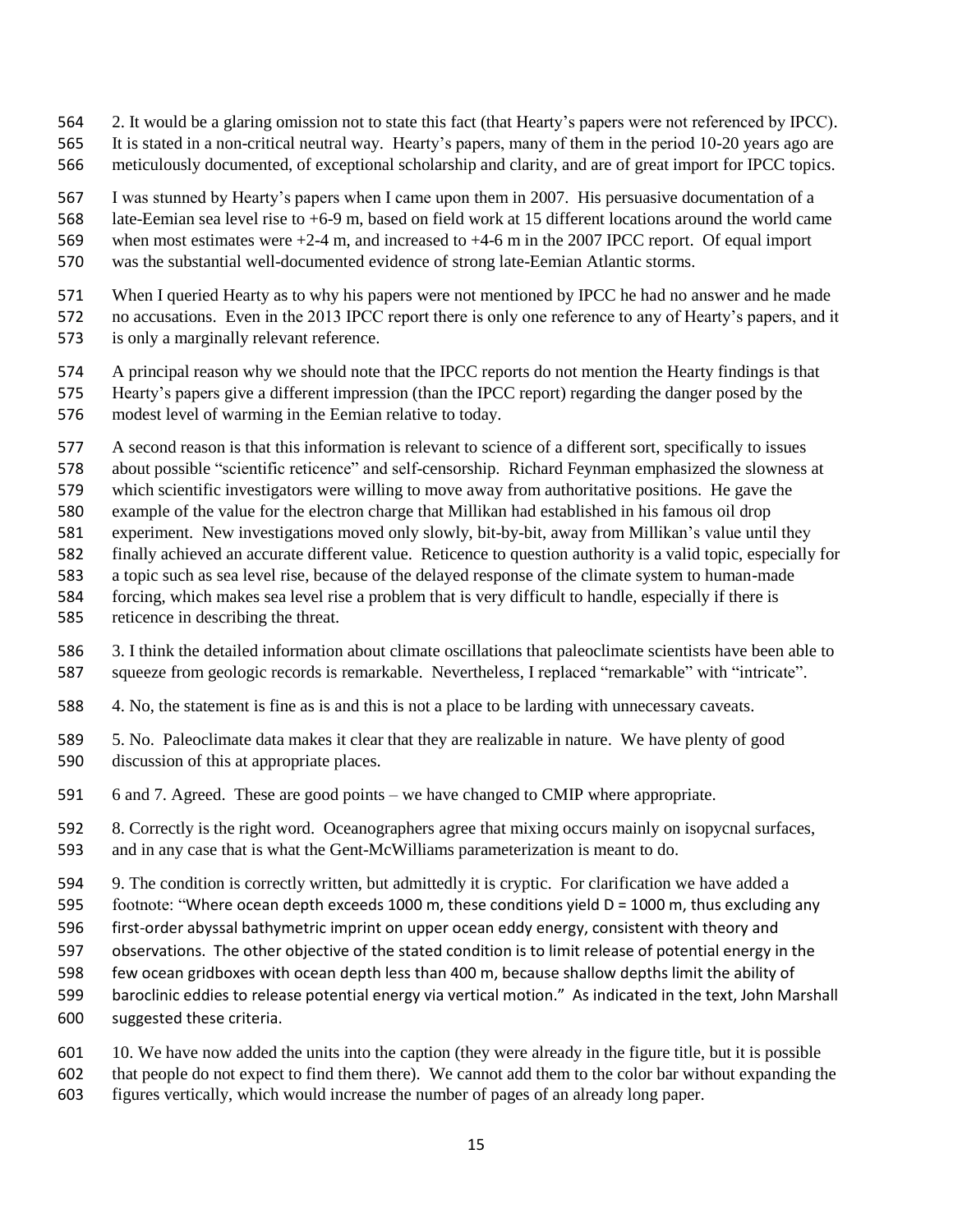- 11. As discussed above, we have not changed the color scheme, which would have disadvantages as well as perhaps advantages, depending on preferences – we think our color scheme is good and very clear.
- 12. We have added reference to an appropriate paper.
- 13. The colors are distinct and the color scale is clear changing it likely could make it less good.
- 14. The figure is useful for showing the long-term stability and multidecadal variability.
- 15. We do not need to show that the change is significant, because we do not claim that it is significant.
- The issue that we raised in our 2011 paper is that ocean models, the several that we examined, have a
- response time substantially slower than what is suggested by the analysis in our paper on Earth's energy
- imbalance. The change in our ocean model as a result of the changes in the physics are in the correct
- direction to make the response time more realistic, but they are not nearly as large as we argued in the
- 2011 paper is likely in the real world. In fact the change probably is significant, but we have no motivation to waste our time proving that it is, because it is not the large change that we argue is needed!
- 
- 16. We do not agree. Paleo data reveal numerous cases of rapid 1-5 m sea level rise, within a century.
- Thus the arguments that ice streams only allow such and such a flux and will then slow down don't seem
- to hold much water. In any case, as R1 has suggested, we make clear at the beginning that this is our
- hypothesis and then we look at what the consequences would be for such a melt rate.
- 17. The climate forcings that we define in that paragraph are from a peer-reviewed, highly-referenced
- paper. The −15°C issue is dealt with in detail elsewhere in our revisions, as noted above. Specifically it is related to the heat of fusion matter.
- 18. Those two sentences, occupying only two lines, are useful at that point because that is the point at
- which the reader wants to know what is in the section, and it is helpful to know how it is organized. If we
- moved them way back to the beginning of section 3, they would be forgotten by the time the reader gets
- to this section.
- 19. O.K., we agree that injected "into" may be better we changed it.
- 20. This is not the place for the caveat it goes earlier. In fact, lots of feedbacks are allowed. Feedbacks
- are what we are interested in investigating! What is not allowed to change is the growth rate of
- freshwater input because we set that in our original hypothesis which we make very clear.
- 21&22. We experimented with many color scales, for years, choosing one that allows quantitative clarity.
- Many people think that our figures are very clear. No doubt some people do not, but the color scales are
- well thought out and we do not want to revisit the horse in the middle of the stream. It is true that some
- people may not look in the figure title for the units, so we have added those to the caption. We cannot put
- them on the color scale itself without adding a line, making all figures taller and the paper longer, which
- is the last thing we want to do. However, the units are now very clear.
- 23&24. The present location of these paragraphs is best for the sake of understanding this complex topic.
- 25. Some people might suggest that this distinction is splitting hairs, as the CMIP studies are designed to
- feed into the IPCC conclusions. However, as noted above, we have now changed our description so that
- we directly credit the appropriate CMIP simulations.
- 26. See response to 21&22.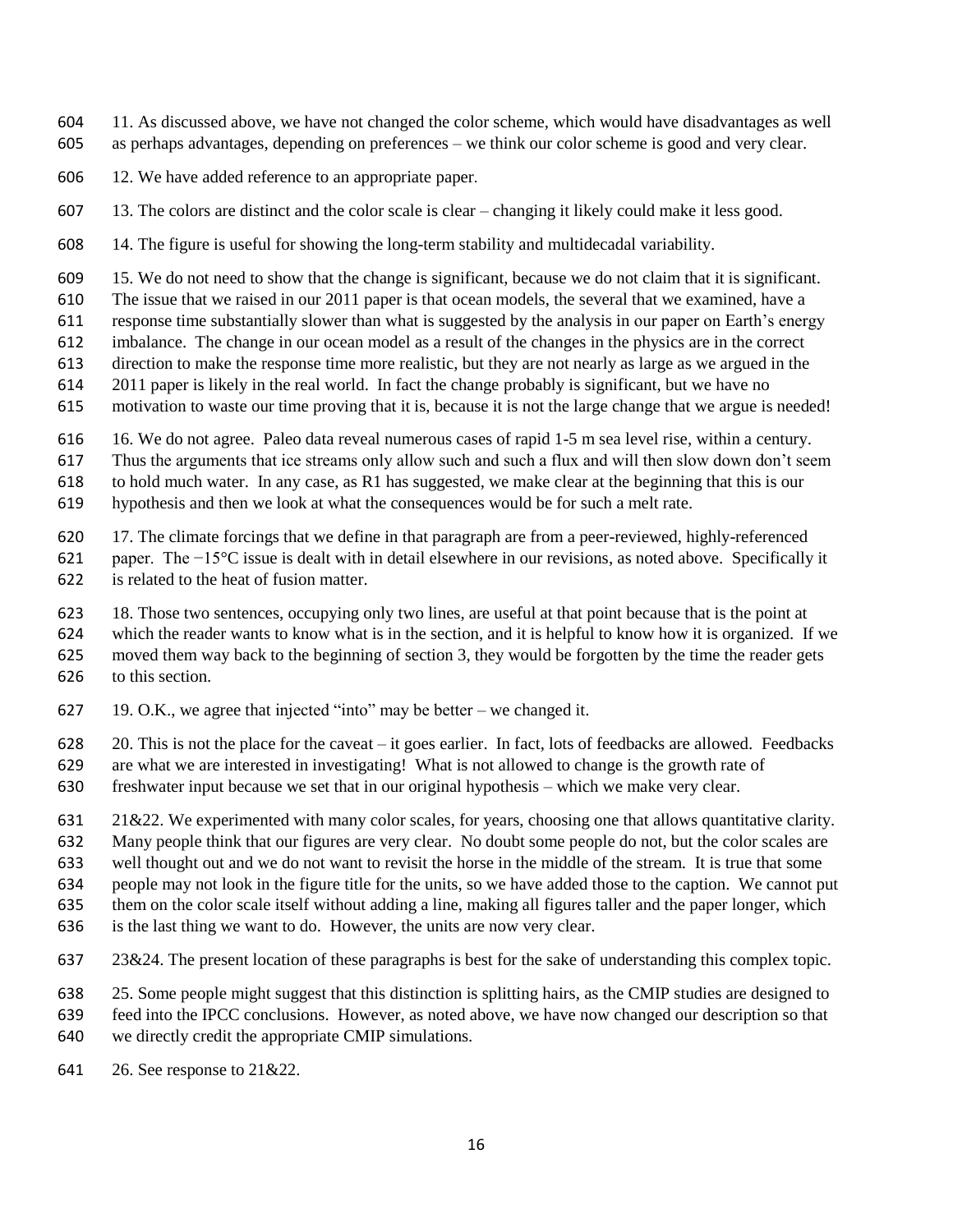- 27. We would indeed like to encourage other modeling groups to make analogous simulations, and the
- way for us to do so is to publish this paper. It took us years to complete this study, and to suggest that we
- start over and do it again with another model is an unreasonable requirement. We are presenting results
- that make physical sense, that predict effects that seem to be corroborated by paleoclimate data, and
- which make predictions for the present and near future that can be judged against observations.
- 28. Units have been added into the caption. The rationale for limiting the number of modeling figures in
- the main text is that there should be some balance in number of figures among (1) modeling, (2)
- paleoclimate, and (3) modern data. We have already pushed it in the modeling direction as far as we
- think is reasonable. We do recognize that many people may not get into the Supplement, but the main
- paper is already very long, and we doubt that most people are interested in this figure.
- 29&30. Yes, the figure numbers in the caption were mis-numbered thank you for catching that.
- 31. The −15°C is actually a very conservative estimate for the heat of fusion effect of ice. If the
- "freshwater" is 100% icebergs the correct temperature to use is near −80°C!
- 32. The long NADW recovery time is well understood, achieved by all the better models, well
- documented by numerous shutdowns documented in the paleoclimate literature, and discussed elsewhere

in our paper. The quick recovery time of the SMOC is the simple response to the change in vertical

- stratification. R3 suggested that we add a brief discussion of the stratification effect, which we have done
- on page 3; we also clarified the discussion with the diagram of ocean circulation (Fig. 18).
- 33. Agree that the forward reference is not essential, so we dropped those lines for the sake of brevity.
- 34. Some foreshadowing is useful here, but we have reduced the three sentences to one sentence and incorporated it into the prior paragraph.
- 35. The section describes modeling with more realistic forcings than were employed in the prior section and the title needs to make that clear.
- 36. We have changed "on" to "into" as suggested.
- 37. "remarkable" is an appropriate adjective, given the precision which sea level change must be measured to achieve it, but we have omitted the adjective
- 38. Thanks for catching that. The intention was to refer to the climate forcing figure in the Supplement. That has been corrected – it is Fig. S16.
- 39. This hypothesis, as discussed above, is well justified in the manuscript.
- 40. Yes, one of the section numbers was incorrect, but has now been corrected. We have changed
- "…modern observations show that these feedbacks are already underway" to "…modern observations
- suggest that these feedbacks are already underway."
- 41. The figure was drawn by the first author and requires no citation.
- 42. "Stimulate" is a correct adjective, but to make it clearer we have substituted "engender".
- 43. Assuming that the meaning of that statement might be unclear to other readers we have redrafted it to
- the following. "Frieler et al. (2015) note that 35 climate models are consistent in showing that warming
- climate yields increasing snow accumulation in accord with paleo data for warmer climates, but the paleo
- data refer to slowly changing climate in quasi-equilibrium with ocean boundary conditions."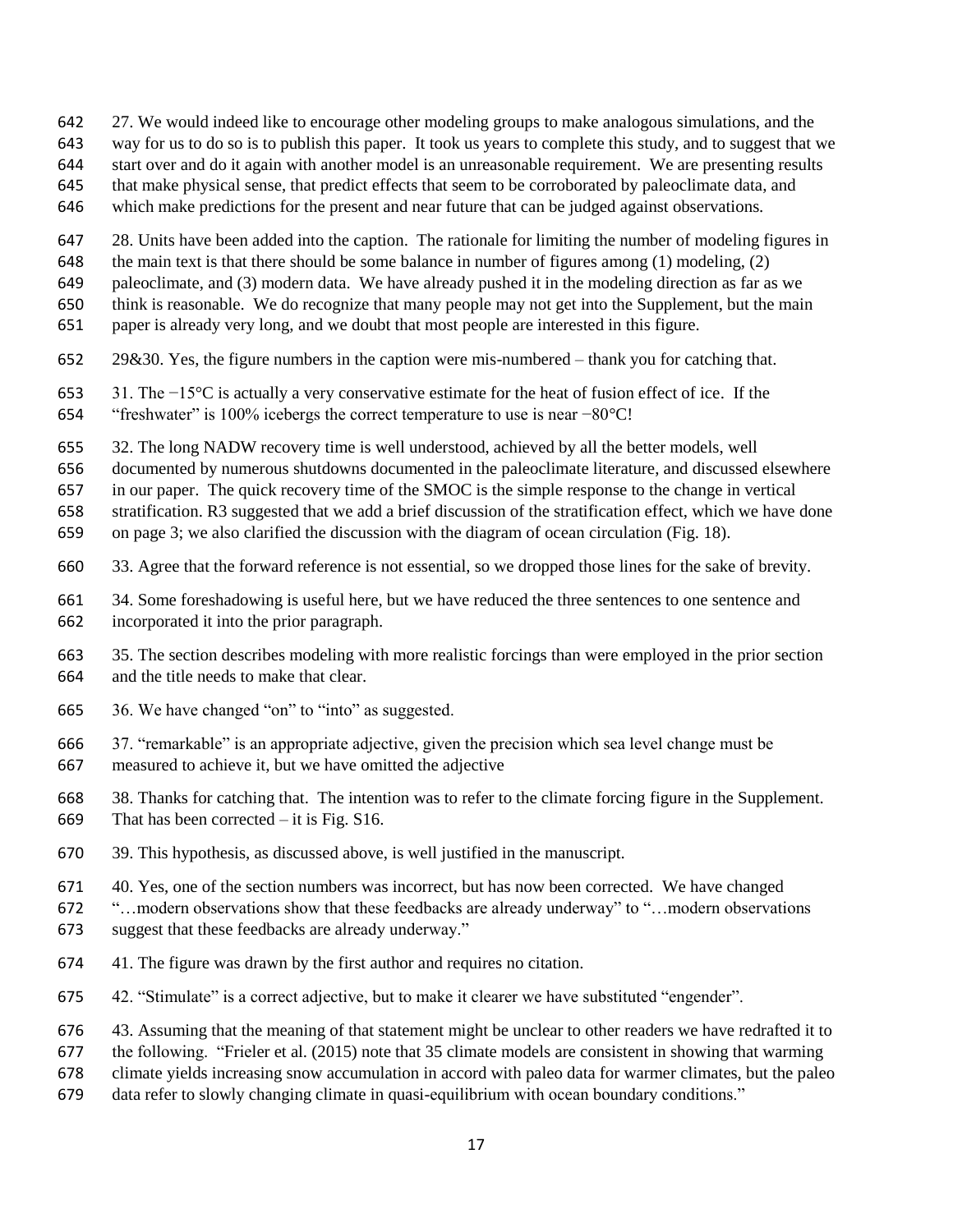- 44. These two sentences require only two lines and are important to help guide the reader as to what we are doing.
- 45. Agreed. We have rewritten the paragraphs accordingly.
- 46. See above discussion of color bars and locations of units.

47. The underlining is for emphasis. Exposure of this feedback is a principal result of our paper, so if the

 data suggest that the feedback is underestimated (compared to observations) that is worth drawing attention to. We have changed to italics, but of course will go with the journal style guidelines.

 48. Such a project is beyond the scope of this paper and would substantially delay it. Any reader who is interested can compare the figure in our Supplement with the published figure of Marshall, for which we provide the reference and the figure number.

- 49. A good alternative word is "wrings", which we have substituted.
- 50. This is a crucial conclusion from our analysis, usefully foreshadowed here.

51. The suggested meaning is what we intended, but we have reworded to make it even clearer. We have

also added a sentence to that paragraph noting the IPCC chapter on cryosphere observations (Vaughan et

al., 2013) contains valuable discussion on nonlinear ice sheet processes that could accelerate ice sheet

mass loss, but which are not included in current ice sheet models. The latter sentence is in response to the

useful suggestion SC C5493 (Dr. Colgan)

 52. This discussion has been modified for clarity, as suggested by another referee, including the information from the new paper of Watson et al. (2015). We make clear that we are not suggesting any change points, so there is no need to test such for significance.

53. The bias corrections to satellite data by Watson et al. (2015) remove any significant differences during

the satellite-era between the satellite data and the tide gauge analyses, thus eliminating any need for

discussion of that difference. So we have removed Fig. S19 and the sentence in the text referring to it.

Whether the bias correction of Watson et al. is accurate probably will be debated by other experts in

analysis of satellite data, as Watson et al. are essentially calibrating satellite data with the tide gauges.

- However, the differences between the Watson et al. and Univ. Colorado analyses are not large enough to
- materially affect our paper, so for the sake of reducing our paper length we stay out of that discussion.
- 54. In fact that is what the sentence is intended to say, but since such was not clear, we have reworded it.
- 55. That is correct. We have eliminated the sentence here, because the same topic comes up again (e.g., see #57), where we are careful to say that the data are consistent with a broad range of time scales.
- 56. The circum-Antarctic cooling is suggested by data, as well as the model, so that is clarified.
- Mentioning implications of modeling is not inappropriate anyhow, because strict segregation of modeling
- and observations to separate sections is not helpful for increasing our own and the reader's understanding.
- 57. Yes, the data record is too short and "noisy" to infer a time scale for change. We only meant to say
- that it was not inconsistent with a decadal rate of change, but it is right that we should say that it also
- allows longer time scales of change, so we now say that explicitly.
- 58. We mean both Greenland and Antarctica, so we now say that.
- 717 59. Same as #57 above, i.e., we agree and have clarified.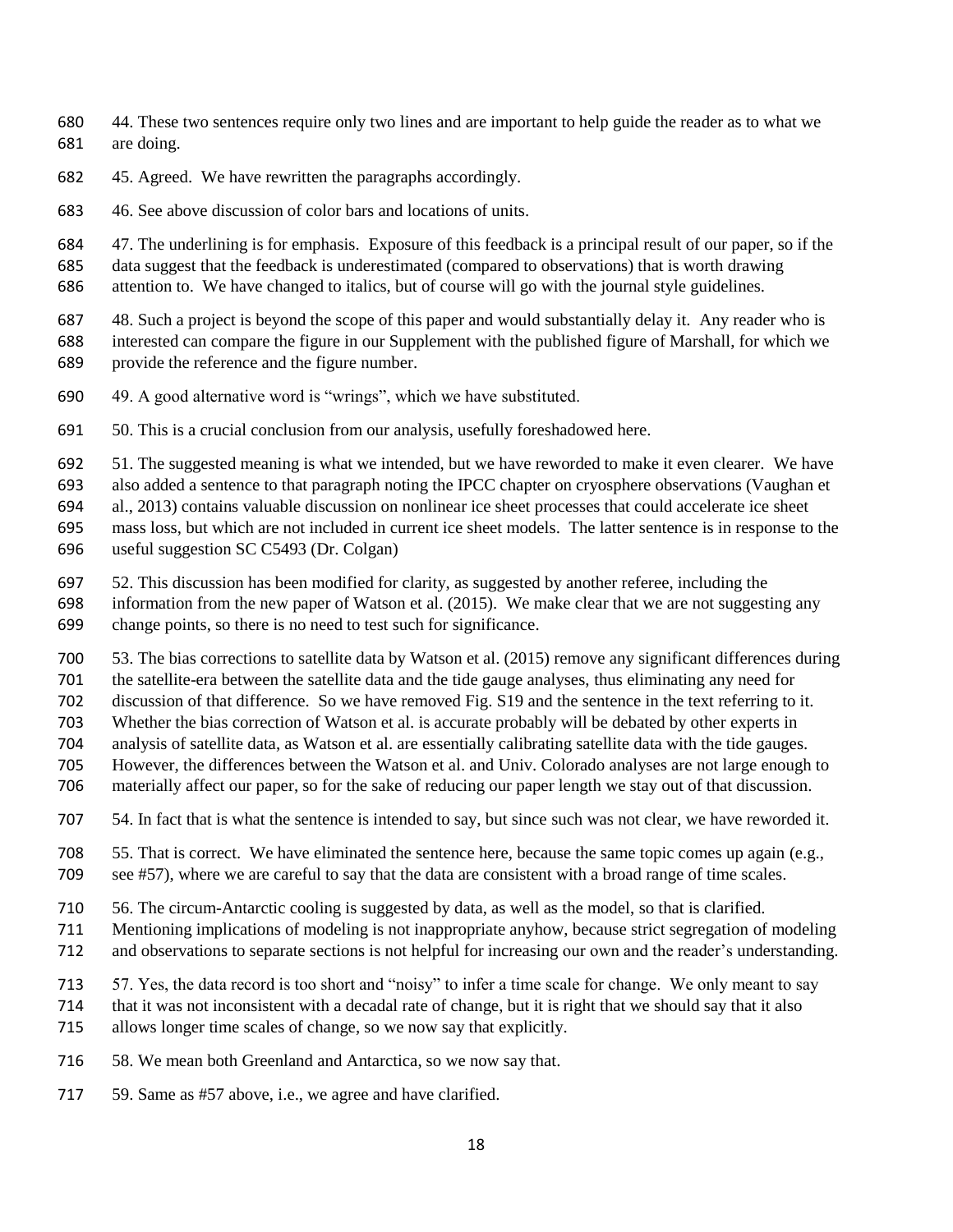- 60. Greenland comments have been consolidated into earlier paragraphs on Greenland. We have
- eliminated the other sentence here, noting elsewhere that longer response times are not inconsistent with the data.
- 61. This section involves a comparison of models and observations, not simply observations.
- 62&63&67. IPCC has been changed to CMIP where appropriate.
- 64. No, this model was not involved in CMIP. Ocean circulation is fundamentally improved in our
- model, including specifically in areas important to our paper. For example, the model you refer to had
- AABW formation in the middle of the Southern Ocean (like most of the models). Our model forms
- deepwater along the Antarctic coast, as in the real world we include the relevant model diagnostics in 727 the paper and in the Supplement.
- 65&66. Low variance before 1980 is not very obvious in the figure. Nevertheless we undertook the work
- to update the data through 2015 and to calculate results using a new base period starting in 1979. This
- has the merit of making the base period the same for SST and sea ice, which is recompense for the work
- of doing this. It turns out that the updates and change of base period do not alter the nature of the model
- and data comparison or the interpretation, but in the text we have noted the reason for the choice of
- period, with reference to Huang et al.
- 734 68. model  $\rightarrow$  simulations
- 69. There are no appropriate observations that we are aware and it is not a project that we can undertake.
- 70. That is not correct Southern Hemisphere sea ice area decreased in 2015, but only briefly hit the
- long-term mean. La Nina occurrences are not unusual we showed the relation of sea ice cover to El
- Nino/La Nina variability in response to an SC. There is a trend of increasing sea ice with some indication
- of an El Nino/La Nina variability superposed on the increasing trend.
- 71. We do not have time for projects. The question of how well the model's AMOC strength agrees with
- observations is noted elsewhere. Here we are dealing with the question of future AMOC shutdown or
- substantial slowdown, not questions of how well the model's basic AMOC strength matches the real
- world AMOC we showed earlier in the paper that it does a good job.
- 72. Fig. 24 has been updated with 2015 temperatures
- 73. the discussion in lines 900-903 refers to the AMOC, not to the global warming hole temperature
- 746 74. "achieve" changed to "reach"
- 75. making these changes would make it harder for the reader to understand the climate system and our paper – a lot of insight follows from the cross-referencing with knowledge from paleoclimate
- 76-128. We examined all of these and made changes in response to about one-third of the suggestions. In
- general we did not agree that proposed moving around of sections or sentences, which, it seemed to us,
- would make it harder for the readers to understand the paper or gain insights about the climate system.
- However, many of the suggested changes were useful and were used.
- Finally, we want to clarify that we are not in general critical of IPCC, on the contrary, we appreciate the
- huge amount of work that IPCC scientists have done to produce scholarly state-of-the-art volumes. We
- have the highest regard for the quality of the IPCC work, the most recent set of reports reaching such a
- high level of scholarship that researchers now include these tomes as primary references. Clearly an